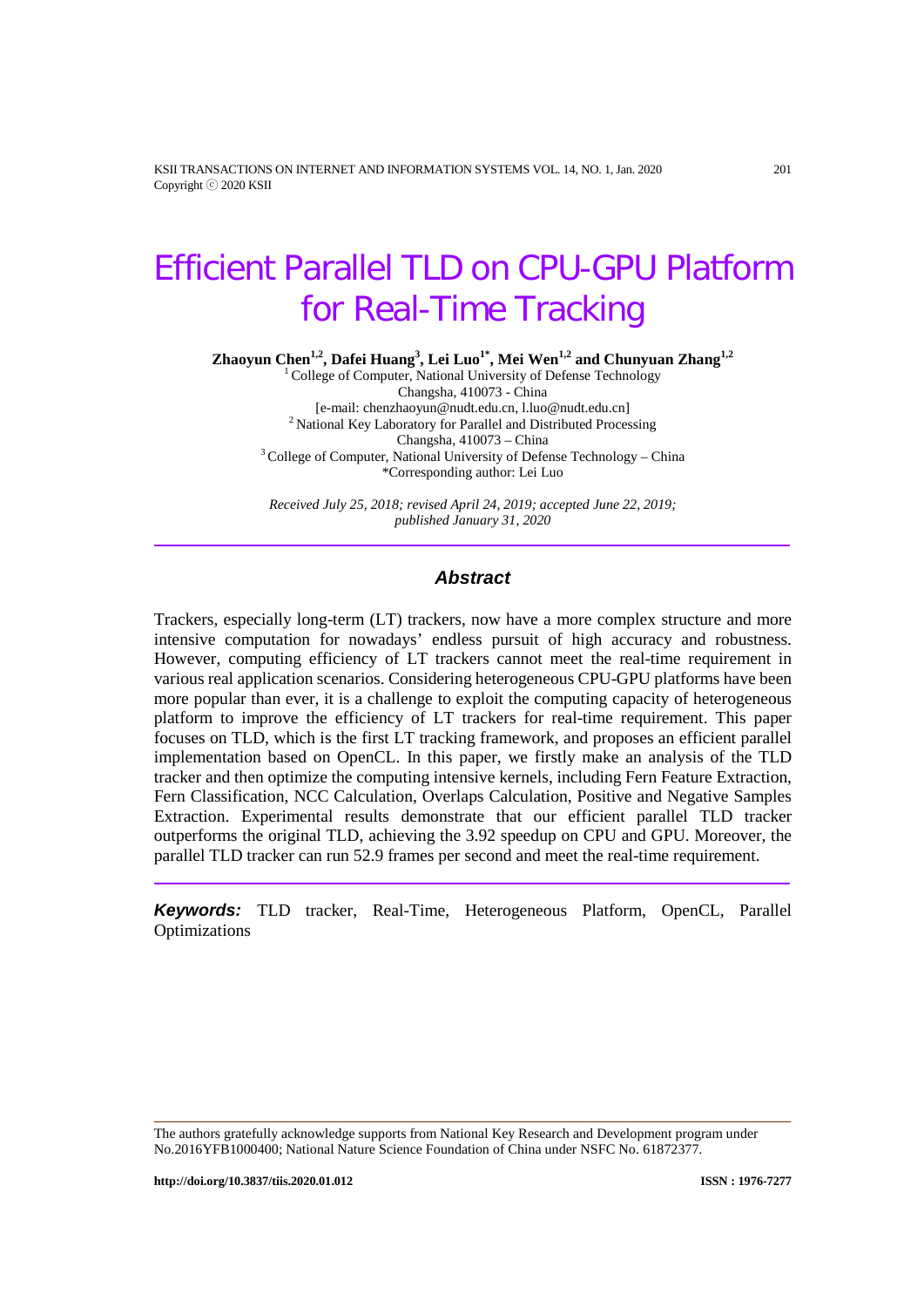# **1. Introduction**

**V**isual tracking, a remaining highly popular research area for more than thirty years, plays an important role in numerous vision-based applications. Compared with short-term (ST) trackers, long-term (LT) trackers receive far less attention. A major difference between ST and LT trackers is that LT trackers can detect the target's absence and re-appearance. Obviously, LT tracking can be more adopted in various business-critical processes, such as automatic navigation, traffic monitoring, video retrieval and human-computer interaction [1-3]. In these domains, the important requirements of LT trackers are real time and support on diverse platforms.

With the coming of big data era, video data has an explosive growth in the quantity and quality, which leads to an endless pursuit of higher accuracy, robustness and efficiency for trackers. Especially, in most real applications and cases, the requirement of real-time for LT trackers imposes computational limitations. However, as shown in **Table 1**, most state-of-the-arts trackers have more complex structures but lower computing speeds in order to achieve higher accuracy and robustness. Therefore, a high-efficient implementation of LT tracker which can meet the real-time requirement is meaningful and challenging.

| Year | Tracker      | Method                                                             | Speed (FPS) | Implementation  |  |
|------|--------------|--------------------------------------------------------------------|-------------|-----------------|--|
| 2015 | MDNet $[4]$  | BB-regression + Convolution<br><b>Neural Network</b>               |             | Matlab, CPU+GPU |  |
| 2016 | SiamFC $[5]$ | Fully-conv. Siamese Network                                        | 12.6        | Matlab, CPU+GPU |  |
| 2016 | $C-COT[6]$   | Discriminative Continuous<br>Conv. Operator                        | 2.2.        | Matlab, CPU+GPU |  |
| 2017 | LSART $[7]$  | Kernelized Ridge Regression +<br><b>Convolution Neural Network</b> |             | Matlab, CPU+GPU |  |
| 2017 | ECO [8]      | Conv. Operator $+$ Compact<br>Generative Model                     | 8.5         | Matlab, CPU+GPU |  |
| 2018 | LADCF $[9]$  | Correlation Filter $+$<br><b>Convolution Neural Network</b>        | 10.8        | Matlab, CPU+GPU |  |

**Table 1.** The specifications of the state-of-the-art trackers

Moreover, LT trackers are required to process on diverse platforms and devices in real applications. Except the classic computing device CPU, heterogeneous platforms which includes at least two kinds of devices (such as CPU + GPU) have been adopted in numerous computing platforms from SoC (Qualcomm Snapdragon 835 [10]) to embedded system (Nvidia Jetson  $[11]$ ), and even to supercomputer (Tianhe-1A  $[12]$ ). As shown in Tab. 1, there are still tremendous optimization room left for the computing efficiency of the trackers which are implemented by Matlab. Compared with other parallel programming languages and models, such as OpenMP [13] on CPU and CUDA [14] on GPU, OpenCL [15] has the advantage of cross-platform support and portability (the ability of programs to be run with minimum modification on diverse devices). A LT tracker implemented by OpenCL can run on diverse heterogeneous platforms and tap the potential of CPU and GPU by parallel techniques, such as multicore parallelism, vector instruction and pipeline.

In this paper, we focus on a LT tracker Tracking-Learning-Detection (TLD) [16], which firstly introduces independent learning and detection module into tracking. The unique structure of TLD makes it more robust and suitable than other trackers in long-term tracking.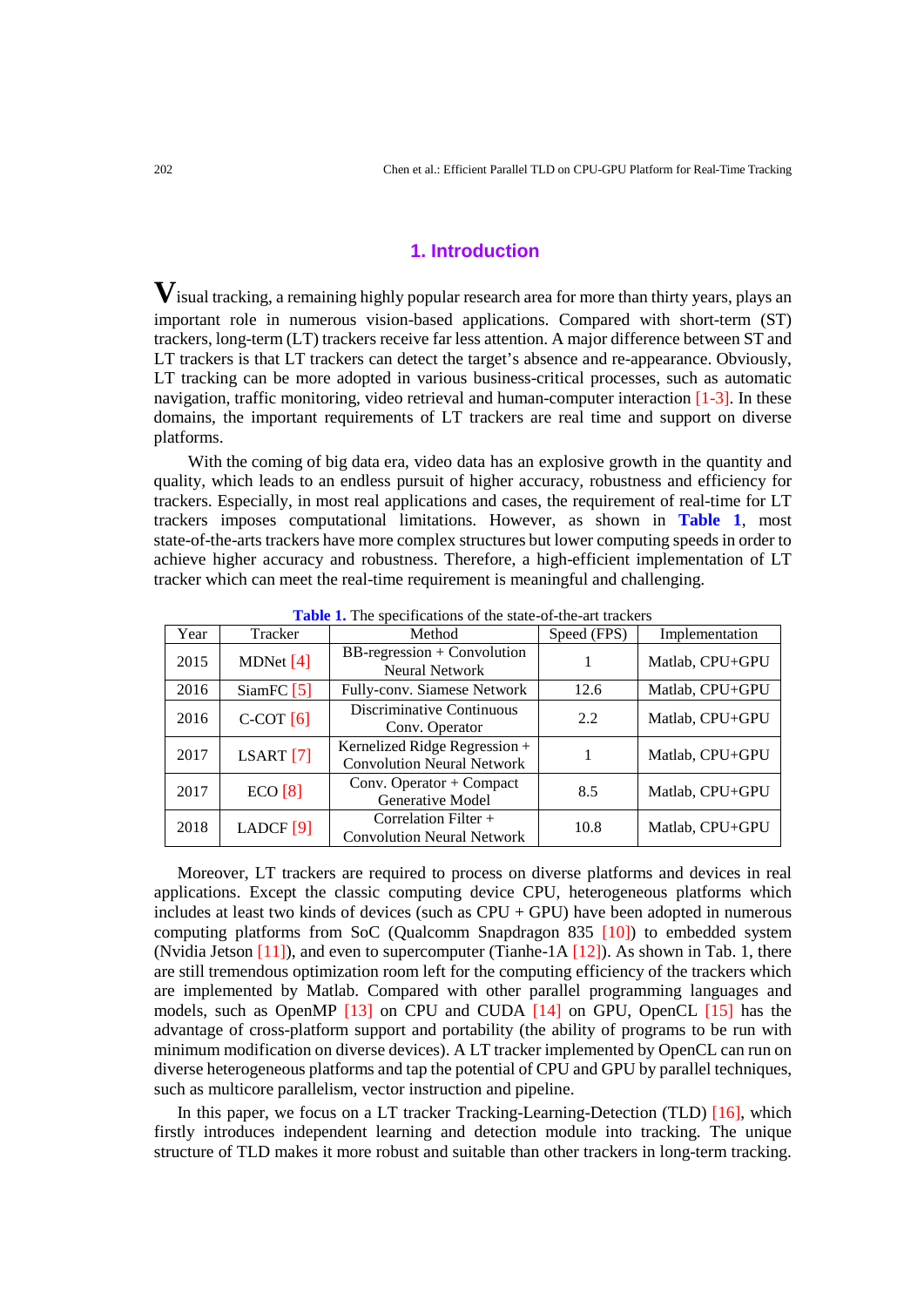Most recent LT trackers [17-19] are inspired by or derived from the structure of TLD. These researches improve the accuracy and robust of TLD, but ignore the computing speed and efficiency. Therefore, a high efficient implementation of TLD based on OpenCL is the guidance for the optimization of subsequent LT trackers. Meanwhile, the official version of TLD, which is a serial implementation called OpenTLD [20], cannot make the best use of computing capacity of heterogeneous platform. Therefore, in this paper, we make a comprehensive analysis for the bottleneck of OpenTLD and propose an efficient parallel TLD tracker based on OpenCL. The design and implementation of the efficient parallel TLD can optimize the computing-intensive modules of OpenTLD, aiming to achieve real-time requirement of tracking and high utilization of CPU and GPU.

As shown in **Fig. 1**, TLD is divided into three parts: tracking module, detection module and learning module. Tracking module recursively tracks the target based on the location of the previous frame. The learning module learns the appearance of the target. The detection module is designed to locate the target when it re-enters after it gets out of the field of view. The optimized modules of TLD include random fern and nearest neighbor classifier in detection module, and sample extraction and detector updating in learning module. Moreover, the OpenCL has provided the parallel support of LK optical flow in tracking module, which part is not discussed in following sections. The experiments on a CPU-GPU platform demonstrate that our parallel TLD can both improve the speedup of original OpenTLD by up to 3.92 and meet the requirement of real-time.



**Fig. 1.** TLD is compose of three parts, tracking, detection and learning. Tracking module is implemented by optical flow. Learning module includes sample extraction and detector updating. Detection module is composed of random fern and nearest neighbor classifier. Most recent LT trackers [17-19] are inspired by or derived from the structure of TLD.

The rest of this paper is organized as follows. Section 2 is the related work. Section 3 presents the overview and analysis of TLD tracker. We propose the efficient parallel designs and optimizations for TLD modules in Section 4. In Section 5, a comprehensive evaluation and analysis is performed. Finally, we draw a conclusion in Section 6.

# **2. Related Work**

In this section, we briefly review the researches closely related to our work: (1) Recent LT tracking algorithms, (2) Parallel designs and optimizations of visual tracking.

#### **2.1 Recent LT Tracking Algorithms**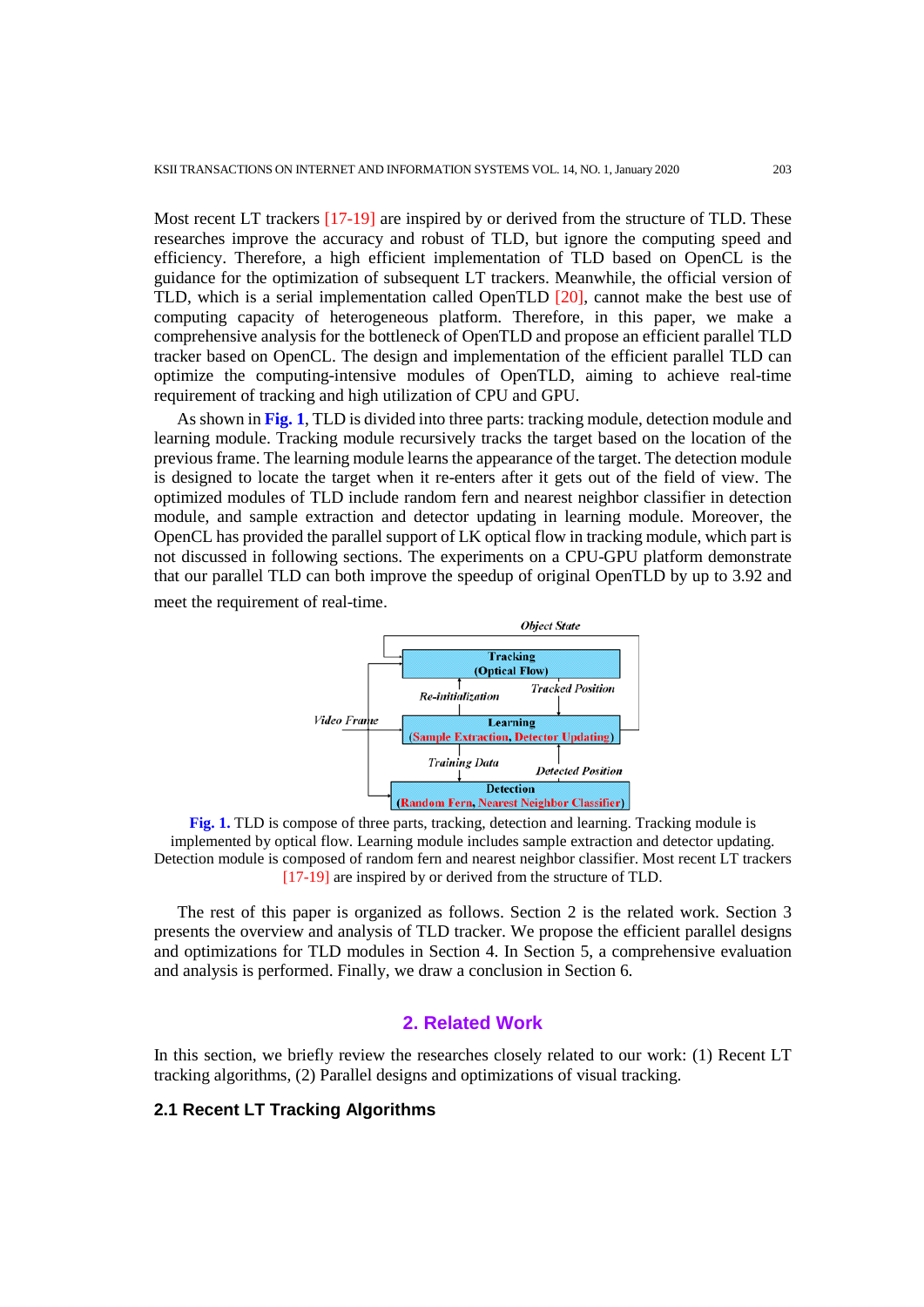Compared with ST trackers, LT trackers are required to handle situations in which the target gets out of the field of view and re-enters. That means LT trackers can detect the target's absence and re-appearance. [18] extends the SiamRPN approach by introducing a simple but effective local-to-global search region strategy. Meanwhile, the size of search region is iteratively growing when tracking failed. [19] proposes a novel parallel tracking and verifying (PTAV) framework for long-term tracking, by taking advantage of the ubiquity of multi-thread techniques. Compared with these researches mentioned above, TLD is the first tracker combining tracking, detection and learning into one. The subsequent LT trackers [17-19] are inspired by the structure of TLD and further improve the accuracy and robustness of tracking. Therefore, parallel implementation of TLD based on OpenCL is the guidance for the optimization of subsequent LT trackers.

# **2.2 Parallel Designs and Optimizations of Visual Tracking**

Recently, visual tracking has achieved a rapid development on accuracy and robustness rather than speed. There are few work discussing the parallel implementation and optimizations of trackers, especially on heterogeneous platform [21-24]. Research [23] proposes a high-performance version H-TLD based on OpenMP and CUDA. H-TLD exploits multicores on CPU and parallel units on GPU for load balance and decrease the transaction latency by data-compression techniques. Another version of TLD has proposed in [24]. Research [24] replaces the global searching with particle filtering and improves the tracking efficiency by the overlapped execution of the detection module and tracking module. However, aforementioned researches prefer to adopt CUDA as the programming model, which is a dedicated model on GPU. Due to the more complex scenarios and diverse platforms, the cross-platform model OpenCL can effectively decrease the difficulties of programming and transplantation.

# **3. Overview and Analysis of TLD Tracker**

In this section, we first give an overview of TLD to show all the modules of the tracker. Then we make an analysis for the compute-intensive bottleneck of TLD in more details based on profiling to help with following optimization design.

**Algorithm 1.** Overview of TLD tracker

| <b>Algorithm 1:</b> Overview of TLD tracker                                                                                         |  |  |  |  |
|-------------------------------------------------------------------------------------------------------------------------------------|--|--|--|--|
| <b>Input:</b> The image of frame [i], the image of previous frame $[i-1]$ , the targe position of previous frame $lastBB$           |  |  |  |  |
| <b>Output:</b> The target position of current frame currentBB                                                                       |  |  |  |  |
| 1 trackedBB $\leftarrow$ Tracker(frame[i-1], frame[i], lastBB);                                                                     |  |  |  |  |
| 2 detected BBs $\leftarrow$ Detector(frame[i]);                                                                                     |  |  |  |  |
| 3 clustered $BBs \leftarrow$ Cluster(detected $BBs$ );                                                                              |  |  |  |  |
| 4 if $\text{trace} \text{dB} \neq \text{NULL}$ then                                                                                 |  |  |  |  |
| for each <i>clusteredBB</i> in <i>clusteredBBs</i> do<br>5                                                                          |  |  |  |  |
| <b>if</b> Overlap( <i>clusteredBB</i> , trackedBB) $< 0.5$ && NNConf( <i>clusteredBB</i> ) $>$ NNConf( <i>trackedBB</i> ) then<br>6 |  |  |  |  |
| $confidentBBs \leftarrow clusteredBB;$<br>7                                                                                         |  |  |  |  |
| <b>if</b> Size of $($ <i>confident BBs</i> $) = 1$ <b>then</b><br>8                                                                 |  |  |  |  |
| $currentBB \leftarrow confidentBBs[0];$<br>9                                                                                        |  |  |  |  |
| else<br>10                                                                                                                          |  |  |  |  |
| $currentBB \leftarrow WeightedAverage (tracked BB, detected BB);$<br>11                                                             |  |  |  |  |
| 12 else                                                                                                                             |  |  |  |  |
| <b>if</b> Sizeof( <i>clusteredBBs</i> ) = 1 <b>then</b><br>13                                                                       |  |  |  |  |
| $currentBB \leftarrow clusteredBBs[0];$<br>14                                                                                       |  |  |  |  |
| <b>15 if</b> trackedBB $\neq$ NULL && Validated(trackedBB) <b>then</b>                                                              |  |  |  |  |
| Learn( $currentBB$ , frame[i]);<br>16                                                                                               |  |  |  |  |
|                                                                                                                                     |  |  |  |  |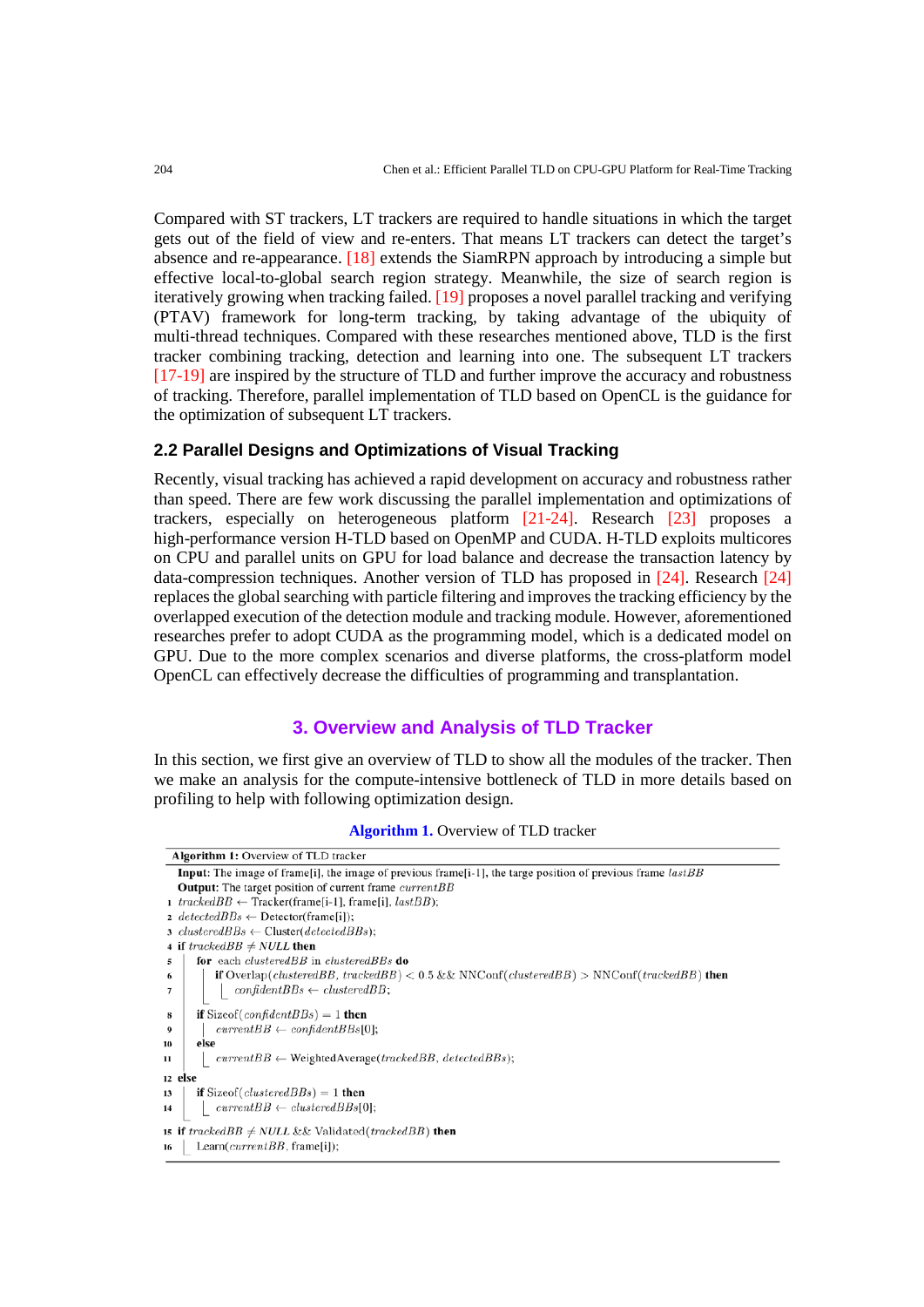TLD tracker is divided into three independent parts, tracking, detection and learning. The algorithm overview of TLD tracker is shown in **Algorithm. 1**. Before the calculation of each frame, TLD algorithm typically initializes to generate lots of bounding boxes. The generation of bounding boxes is only related to the size of the frame and the initial size of the target.

The function *Tracker()* belongs to the tracking module, which adopts **LK (Lucas-Kanade) optical flow** algorithm. Tracking module is charge of calculating the motion of the target between contiguous frames and proposing a candidate. Generally, in visual tracking, it is assumed that the motion changes between contiguous frames are subtle and the target is always visible. However, when the target is occluded or out of sight, the tracking module usually would fail and be unrecoverable. If the target position *trackedBB* is NULL, the tracking module fails in current frame.

The function *Detector()*, representing detection module, includes two parts: **Random Fern** and **Nearest Neighbor Classifier**. Random Fern first calculates the response value of each bounding box. The response values reflect the probability that the bounding box contains the target. The bounding boxes, whose response values are lower than the threshold, would be discarded. Nearest Neighbor Classifier adopts the remaining bounding boxes as the input. Each bounding box is compared with numerous positive and negative samples to compute a confidence probability, which is related to the similarity to positive samples and the non-similarity to negative samples. The similarity is measured by Normalized Cross Correlation (NCC) [25]. Therefore, the bounding boxes whose confidence probabilities are higher than the threshold are the output of the function *Detector()*. Furthermore, the function *Cluster()* merges the output bounding boxes by clustering to decrease the number of outputs.

Learning module estimates the target position by the outputs of tracking and detection module. When the tracking module fails and the detection module has only one output in *clusteredBBs*, the bounding box is selected as the target position of current frame. Instead, if the tracking module works, learning module compares and analyzes the *trackedBB* with *clusteredBBs*. When the *clusteredBBs* have only one output bounding box and it has the higher confidence than the *trackedBB*, the bounding box in *clusteredBB* is adopted as the target position of current frame. Otherwise, learning module calculates the weighted average result of *clusteredBB* and *trackedBB*. The weighted average bounding box is the target position.

Moreover, learning module decides the proper time to re-train the detector. The re-training function *Learn()* only works when the tracking module works and the *trackedBB* can be validated. There are two kinds of situations where the *trackedBB* is validated. In the first situation, the *trackedBB* of current frame has the high enough confidence from the Nearest Neighbor Classifier. However, in the second situation, the *trackedBB* of a certain history frame has high confidence and the tracking module never fails from this history frame.

The learning module includes two main parts, **collecting training samples** and **retraining the detector**. Before collecting samples, we calculate the overlaps between the *currentBB* and the bounding boxes of current frame by the function *Overlap()*. The overlap in this paper is defined by IoU (Intersection over Union). For Random Fern, the bounding boxes which have the high response values and the low overlaps are selected as negative samples, called hard negative mining. Moreover, the bounding boxes with high overlaps and response values are adopted as positive samples through random rotating and resizing. For Nearest Neighbor Classifier, the negative samples are selected from the bounding boxes with low overlaps in *detectedBBs*. The bounding box in *detectedBBs* with the highest overlap is the only positive sample. The retraining of Random Fern is the process of updating the weight of leaf node from each random tree. The weight updating depends on the number of positive and negative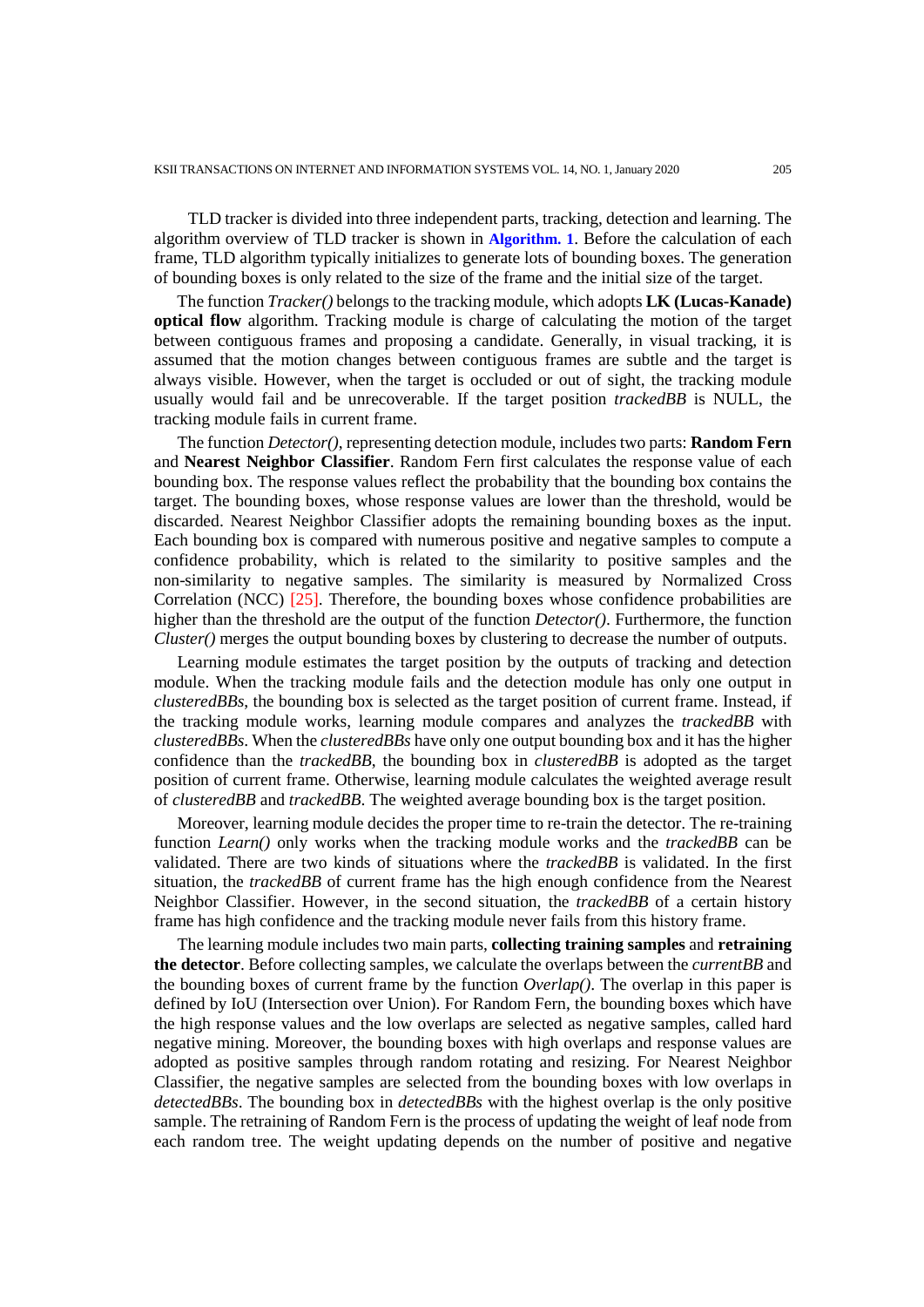samples falling into the leaf nodes. Furthermore, the retraining of Nearest Neighbor Classifier is to updating the sample set. The positive samples with low confidence and the negative samples with high confidence are respectively added into the sample set for next NCC calculation.



**Fig. 2.** Execution time distribution for all modules in TLD. The compute-intensive modules in TLD include random fern, learning module, nearest neighbor classification.

In this paper, we adopt OpenTLD [20], which is the official open-source serial version of TLD, as the baseline to analyze and optimize the compute-intensive bottleneck parts based on OpenCL. As shown in **Fig. 2**, the compute-intensive parts in OpenTLD includes **LK optical flow**, **Random Fern**, **Nearest Neighbor Classifier** and **Learning Module**. Others parts have too few computations or are not appropriate to transplant on OpenCL. Due to that LK optical flow has been supported by OpenCV based on OpenCL, tracking module is not discussed in this paper. In next section, we will make a comprehensive analysis for each compute-intensive module in OpenTLD and introduce our works about efficient parallel designs and optimizations.

# **4. Efficient Parallel Designs and Optimizations for TLD**

In order to improve the computing efficiency of TLD on heterogeneous platform of CPU and GPU, it is important to design and optimize the compute-intensive modules, including Random Fern, Nearest Neighbor Classifier and Learning Module. We adopt various parallel techniques, such as exploiting the parallelism between calculations, and overlapping data transferring with computation, in our proposed parallel TLD. The framework of our parallel TLD based on OpenCL is shown in **Fig. 3**. In the following, we will introduce our high efficient kernels based on OpenCL for these modules mentioned above in detail. Moreover, some parts of TLD, which are not suitable for GPU, are still processed by host program. Our proposed parallel TLD has good cross-platform support and portability on both CPU and GPU.



**Fig. 3.** The framework of our parallel TLD based on OpenCL. Most compute-intensive modules are implemented and optimized in kernel functions. Others are still processed in host program.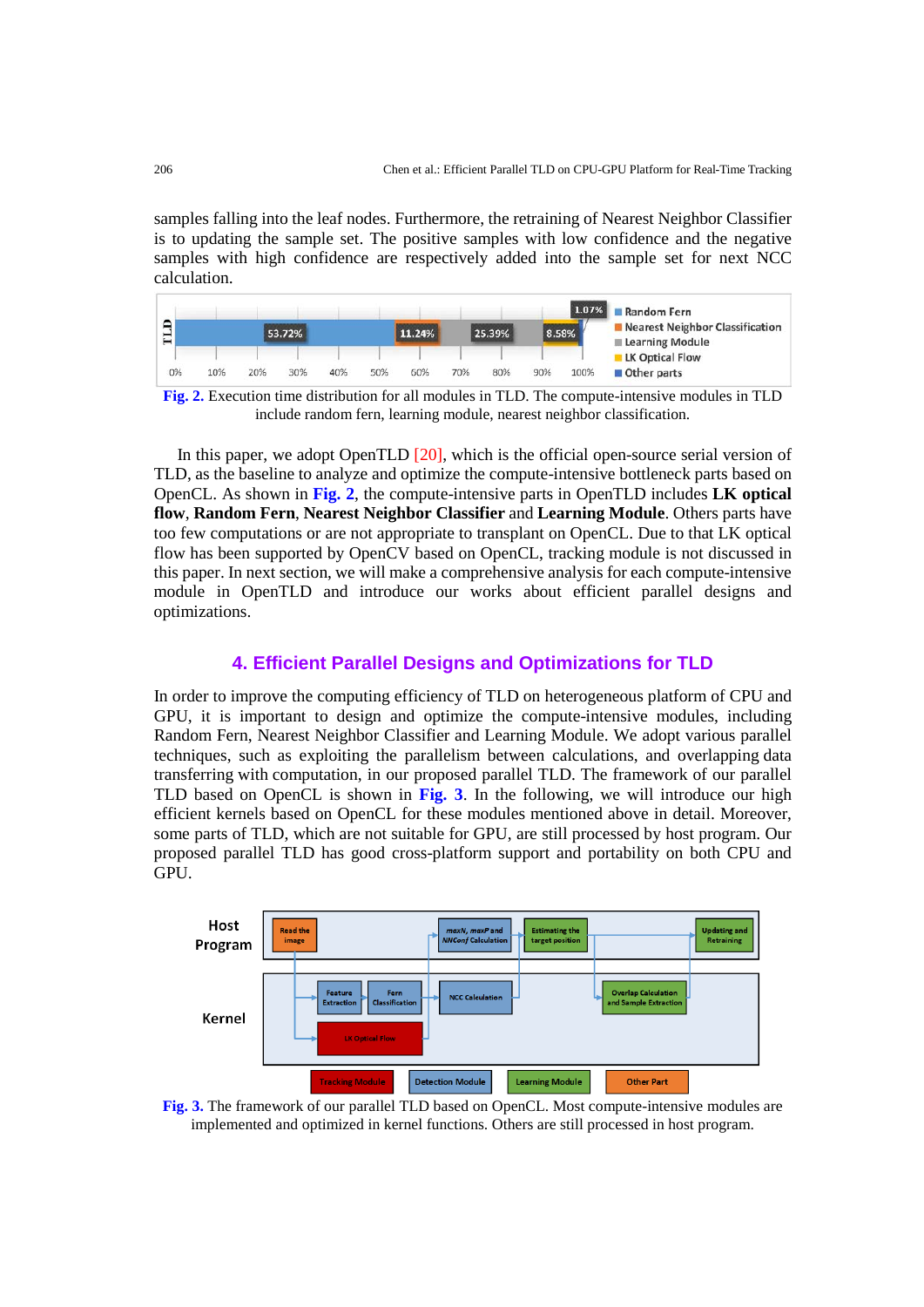## **4.1 Random Fern Optimizations**

Random Fern include fern feature extraction and fern classification, as shown in **Fig. 4**. Each bounding box, as the input of Random Fern, corresponds to an image block in the frame. In TLD, classification feature is generated by pixel comparison. More specifically, 13 pairs of pixels are sampled based on the pre-assigned pattern from an image block. The grey values of pixel pairs are used for comparison and the results are recorded by 0 or 1. Therefore, the comparison results of 13 pairs of pixels can be represented by a binary vector, called fern feature vector. Due to the diverse scales of the bounding boxes, TLD defines 10 kinds of sampling patterns for each scale. Therefore, each bounding box is represented by 10 13-bit fern feature vectors through feature extraction.

In order to classify the feature vectors, TLD builds a random tree for each kind of sampling pattern, which corresponds to a kind of feature vector. All random trees compose of a Random Forest. After that, each feature vector is classified in the corresponding random tree and falls into a certain leaf node of the tree. Each leaf node of the random tree is given the weight during the training process. And the weight represents the probability that the bounding box contains the target. For each bounding box, the response value of the Random Fern is the average of the 10 weights from the corresponding random trees.



**Fig. 4.** The overview of Random Fern. Random fern includes two parts: feature extraction and fern classification.

# **4.1.1 Feature Extraction**

The inputs of feature extraction include the image of the current frame, bounding boxes array, the filtered bounding box index and the sampling patterns for pixel pairs. And the outputs are the corresponding feature vectors of the bounding boxes.

Each bounding box is represented by a quintuple  ${BBx, BBy, BBw, BBh, scale id}$ , which are respectively the coordinate of the upper left corner, the width, the height and the scale index of the bounding box. The quintuples of all candidate bounding boxes are organized as a one-dimensional array *grid*, which is stored in a constant memory of OpenCL for kernels calling. Meanwhile, the grey value of current image is also stored in a constant memory. The filtered bounding box index, which is a one-dimensional array, points out the positions of the filtered bounding boxes in the *grid*. Moreover, the sample patterns are also organized as a one-dimensional array. Each sample pattern is represented by  $\{x_1, y_1, x_2, y_2\}$ , which are the coordinates of the pixel pair in the bounding box. Considering that each scale of bounding boxes has 10 kinds of sampling patterns and each sampling pattern has 13 pairs of pixels, the array storing sampling patterns has {scale\_num  $*$  10  $*$  13  $*$  4} elements in total. In order to load and store efficiently, we convert the storage order from { $x_1^1$ ,  $y_1^1$ ,  $x_2^1$ ,  $y_2^1$ , .....,  $x_1^n$ ,  $y_1^n$ ,  $x_2^n$ ,  $y_2^n$  } to {  $x_1^1$ , ...,  $x_1^n$ ,  $y_1^1$ , ...,  $y_1^n$ ,  $x_2^1$ , ...,  $x_2^n$ ,  $y_2^1$ , ...,  $y_2^n$  }. Similar to the *grid*, the array of sampling patterns is stored in a constant memory.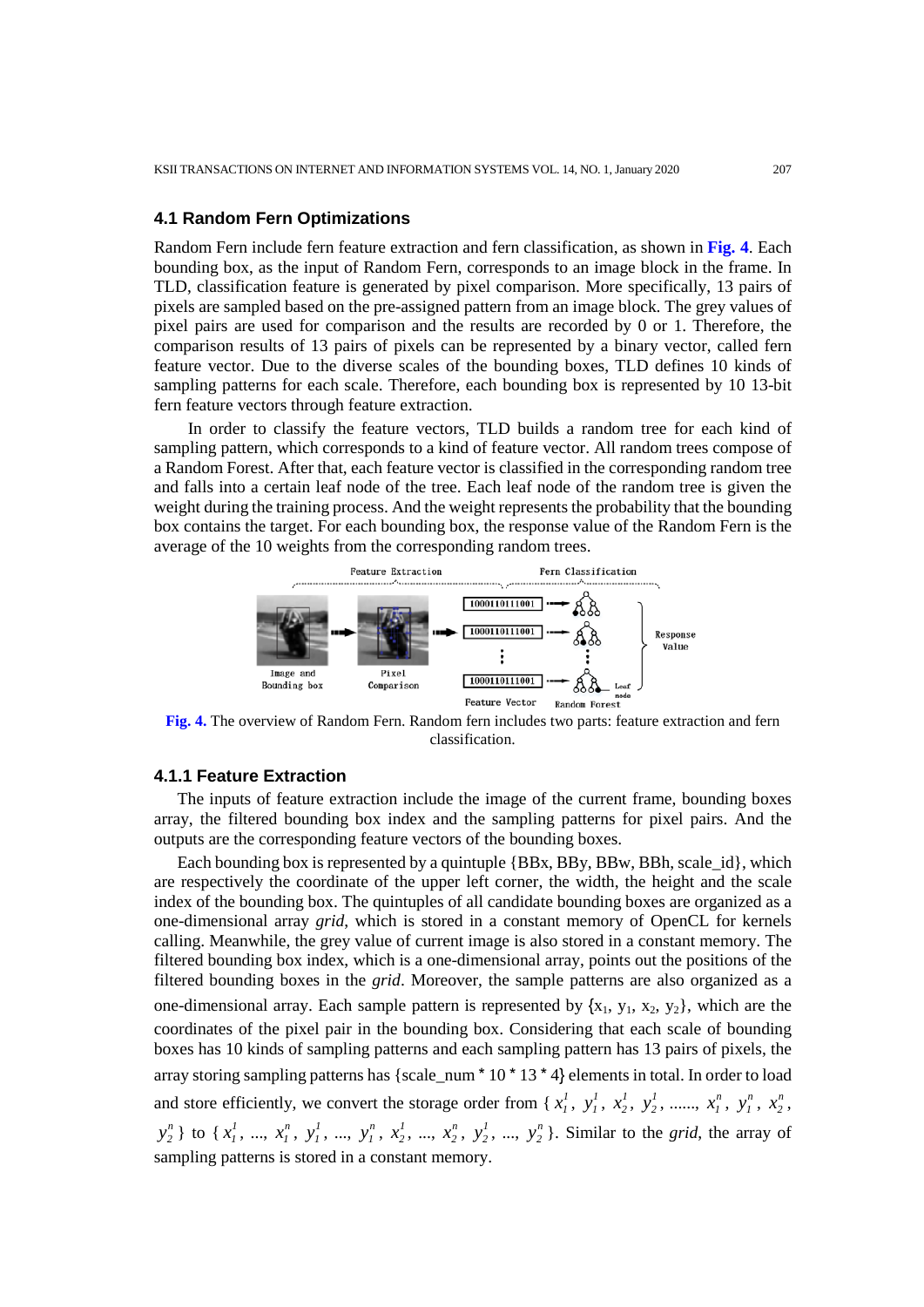In order to optimize the process of feature extraction on OpenCL, we exploit the parallelism of this process. In our work, each work item takes charge of the complete process of a pair of pixels, which includes coordinates calculation, grey value extraction and comparison, as shown in **Fig. 5**. A work group, which is composed of 130 work items, generates 10 fern feature vectors of a bounding box. That is, the adjacent 13 work items combine their results of grey value comparison to a fern feature vector and store it into global memory. Moreover, the number of work groups is equals to the number of bounding boxes. The corresponding kernel code is shown in **Fig. 6**.



**Fig. 6.** Kernel of Fern Feature Extraction

#### **4.1.2 Fern Classification**

The 10 fern feature vectors of each bounding box are the input of the random forest to achieve the response values. The outputs are the response values of the bounding boxes. As illustrated in **Fig. 6**, a fern feature vector is stored as a 13-bit binary integer. Therefore, in order to improve the efficiency of classification, it is not necessary to build a tree structure to check each element of a feature vector. By contrast, an implementation of lookup table is adopted in this paper. A 13-bit binary integer ranges from 1 to  $2^{13}$ =8192. We build a table containing 8192 items instead of a tree structure. Each item stores a weight of a leaf node. Due to that the random forest has 10 trees, we build 10 tables for matching. Afterwards, a fern feature vector is taken as an index to look up in the corresponding table for the weight of the leaf node. For a bounding box, 10 weights are obtained from looking up in the 10 tables by the associated fern feature vectors. The sum of the weights is the response value of the bounding box. The kernel code of classification is shown in **Fig. 7**.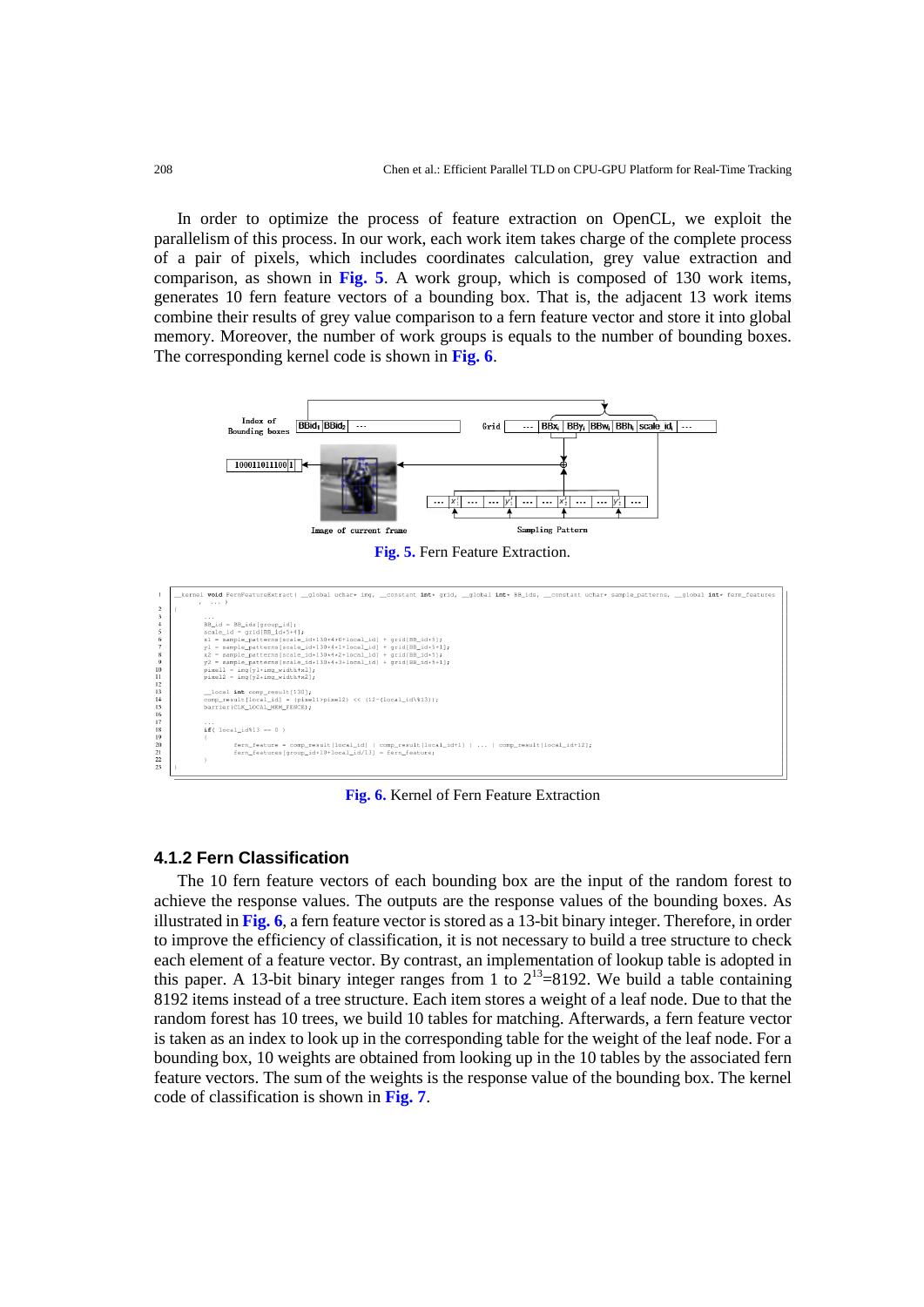KSII TRANSACTIONS ON INTERNET AND INFORMATION SYSTEMS VOL. 14, NO. 1, January 2020 209



**Fig. 7.** Kernel of Fern Classification

#### **4.1.3 Overlapped Execution with Tracking Module**

Because LK optical flow module is independent of Random Fern Classification, these two parts can be overlapped executed. **Fig. 8** illustrates the OpenCL host program of overlapped execution. The numbers of filtered bounding boxes are different in each frame. The array lengths of the filtered bounding box index, fern feature vector and response values are also changed during tracking. When the tracking module finishes, the command queue would be checked whether all commands in the queue have been executed. If not, the process would block and wait. At last, the memory space is released for recreation in next frame.

```
..<br>"DCL.CreateMemBufferFernFeatureExtract ( BB_ids, BB_num, fern_features, BB_num*10 );<br>"DCL.CreateMemBufferFernClassify ( fern_responses, BB_num );
             TLDCL.CreateMembufferFernClassify (fern_responses, BB_num );<br>TLDCL.SetKernelArgFernFeatureExtract ();<br>TLDCL.SetKernelArgFernClassify();<br>TLDCL.SetKernelArgFernClassify();<br>TLDCL.WriteBufferFernClassify(leaf_weights, 8192+10)
11<br>12<br>13<br>14
              \verb|LKtrack(img\_previous, img\_current, lastBB, trackedBB)|| \\TLDCL.SyncCommandQueue( );<br>TLDCL.ReleaseMemObjectFernFeatureExtract( BB_ids, fern_features );<br>TLDCL.ReleaseMemObjectFernClassify( fern_responses );
```
**Fig. 8.** Overlapped Execution between LK optical flow and Random Fern

## **4.2 Parallel Implementations for Nearest Neighbor Classifier**

After finishing the Random Fern, the response value of each bounding box has been calculated. The bounding boxes, whose response values are higher than the threshold and rank among the top 100, are adopted as the inputs of Nearest Neighbor Classifier to compute the confidence of containing the target.

#### **4.2.1 Algorithm Flow**

The positive and negative samples are composed of the model of Nearest Neighbor Classifier. Before the calculation of Nearest Neighbor Classification, an image block is extracted as the input according to the corresponding bounding box. Then the image block is compared with the positive and negative samples to calculate the similarities. We denote *maxP* and *maxN* respectively as the maximum similarity in positive samples and negative samples. And the confidence is denoted by *NNConf*. The confidence of the bounding box is calculated as:

$$
NNConf = \frac{1 - maxN}{2 - maxP - maxN} \tag{1}
$$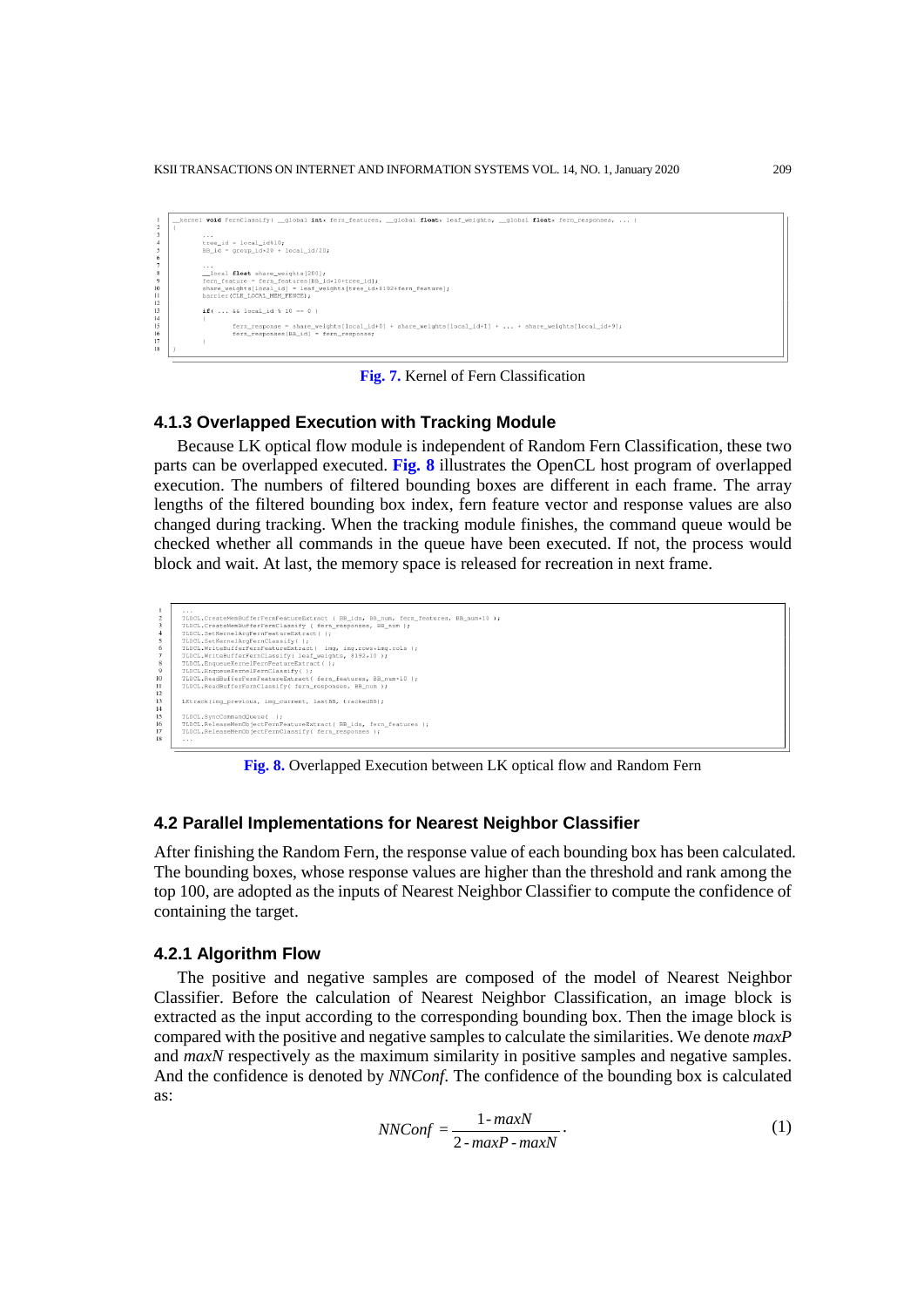It is clearly that *maxP* is positively correlated to the confidence and *maxN* is negatively correlated to the confidence. As described in **Algorithm 1**, the similarity is defined by Normalized Cross-Correlation (NCC). We denote *f* and *t* as two image blocks. *f* and *t* are declared as two two-dimension float arrays which respectively store the greyscale images. Each pixel in the greyscale image is represented by a float between 0 and 1. NCC of two image blocks is calculated as

$$
NCC = \frac{\sum_{x,y} f(x,y)t(x,y)}{\sqrt{\sum_{x,y} f(x,y)^{2} \sum_{x,y} t(x,y)^{2}}},
$$
\n(2)

where  $(x, y)$  is the horizontal and vertical coordinates. TLD makes a little modification for the calculation of NCC. In order to avoid the interference of illumination, the average grey value of the whole image block is subtracted from the grey value of each pixel. Meanwhile, in order to ensure the normalization of NCC, the formula is modified as:

$$
NCC = \frac{1}{2} \left( \frac{\sum_{x,y} f(x,y)t(x,y)}{\sqrt{\sum_{x,y} f(x,y)^{2} \sum_{x,y} t(x,y)^{2}}} + 1 \right).
$$
 (3)

4.2.2 Parallel Implementations of NCC Calculation

Nearest Neighbor Classification includes two stages. In first stage, all image blocks are used to calculate NCC with each sample in the model. Then *maxN*, *maxP* and the confidence *NNConf* of each image block are obtained in second stage. Due to numerous bounding boxes, the number of NCC calculation is: *the number of bounding boxes*  $\times$  *the number of samples* in the model. Obviously, the first stage is computationally intensive. However, the number of bounding box is no more than 100, which indicates the less computations of the second stage. Moreover, considering reduction operations are not appropriate to optimize on OpenCL in the second stage, we only focus on the parallel implementations of NCC calculation the first stage. The second stage is still processed in the host program.

In OpenTLD, the size of image samples in the model is  $15 \times 15$ . Similarly, an image block extracted from the corresponding bounding box is resized to the same size. As illustrated in **Formula (3)**, the NCC results is not related to the storage mode and access order of the pixels in an image block. Therefore, in order to exploit the parallelism in the Nearest Neighbor Classification, we build a one-dimensional array *patches* to store continuously all pixel grey values of all image blocks. In this array, the continuous  $15 \times 15 = 225$  elements denote an input image block. Likewise, the positive and negative samples in the model are also stored in a one-dimensional array *p\_n\_samples*, where the positive samples are the first and the negative samples are the last. According to the number of the positive or negative samples, we can identify that any element in the array belongs positive or negative. These two one-dimensional arrays mentioned above are the input of NCC calculation.

We adopt three-dimensional index space in the parallel implementation of NCC calculation. As shown in **Fig. 9**, each work group takes charge of the NCC calculation between an image block and an image sample. The range of three dimensions for work groups is {1, number of bounding boxes, number of samples}. Each work item is responsible to calculate the product of the sum of squares between the same pixel position from two image blocks. The range of three dimensions for work items is  $\{225, 1, 1\}$ . Therefore, for the whole three-dimensional index space, the number of work items is  $225 \times$  *number of bounding boxes*  $\times$  *number of samples*. According to the **Formula (3)**, the results of each pixel position should be accumulated. In this paper, we adopt a tree reduction to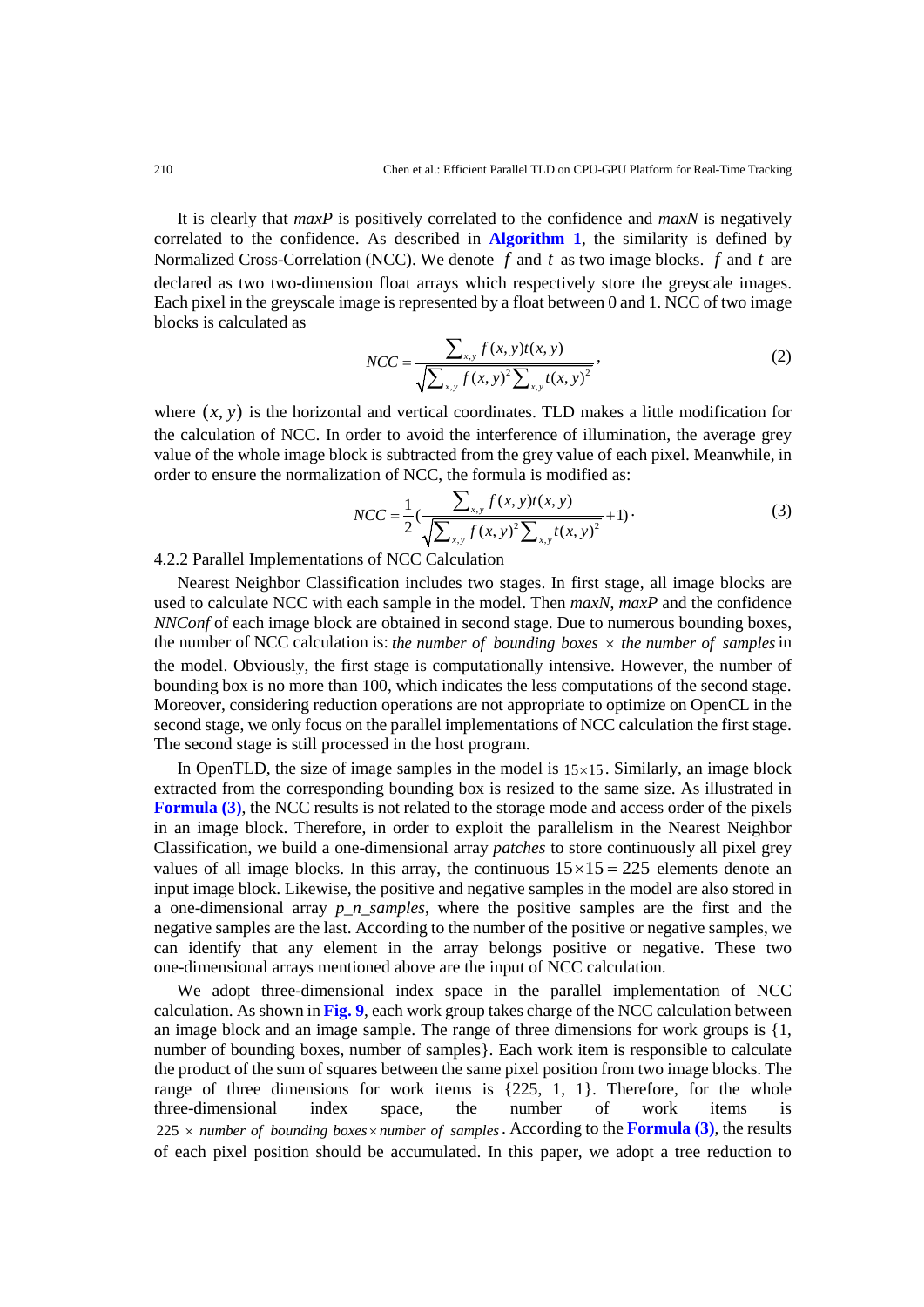improve the efficiency of accumulation. However, the number of elements should be a power of 2 in a tree reduction. We adjust the number of the work item in whole three-dimensional index space to {256, number of bounding boxes, number of samples}. The kernel code for NCC calculation is shown in **Fig. 10**.



**Fig. 9.** OpenCL index space for NCC Calculation.



**Fig. 10.** Kernel of NCC Calculation

# **4.3 Exploiting the Parallelism within Learning Modules**

Based on an overall analysis of the output bounding boxes from tracking and detection module, host program estimates the target position in the current frame. As mentioned in **Section 3**, when the tracking module does not fail and the *trackerBB* is validated, the learning module is called for updating the detection module. The learning module composes of two stages. In the first stage, a few bounding boxes are selected as the positive and negative samples according to the overlaps with the *currentBB* and the response values. And the second stage is a retraining module, which is designed for updating the weights of leaf nodes in Random Fern and the model in Nearest Neighbor Classifier. The number of bounding boxes in the first stage is numerous. For example, a frame with size  $320 \times 240$  can produce more than 60000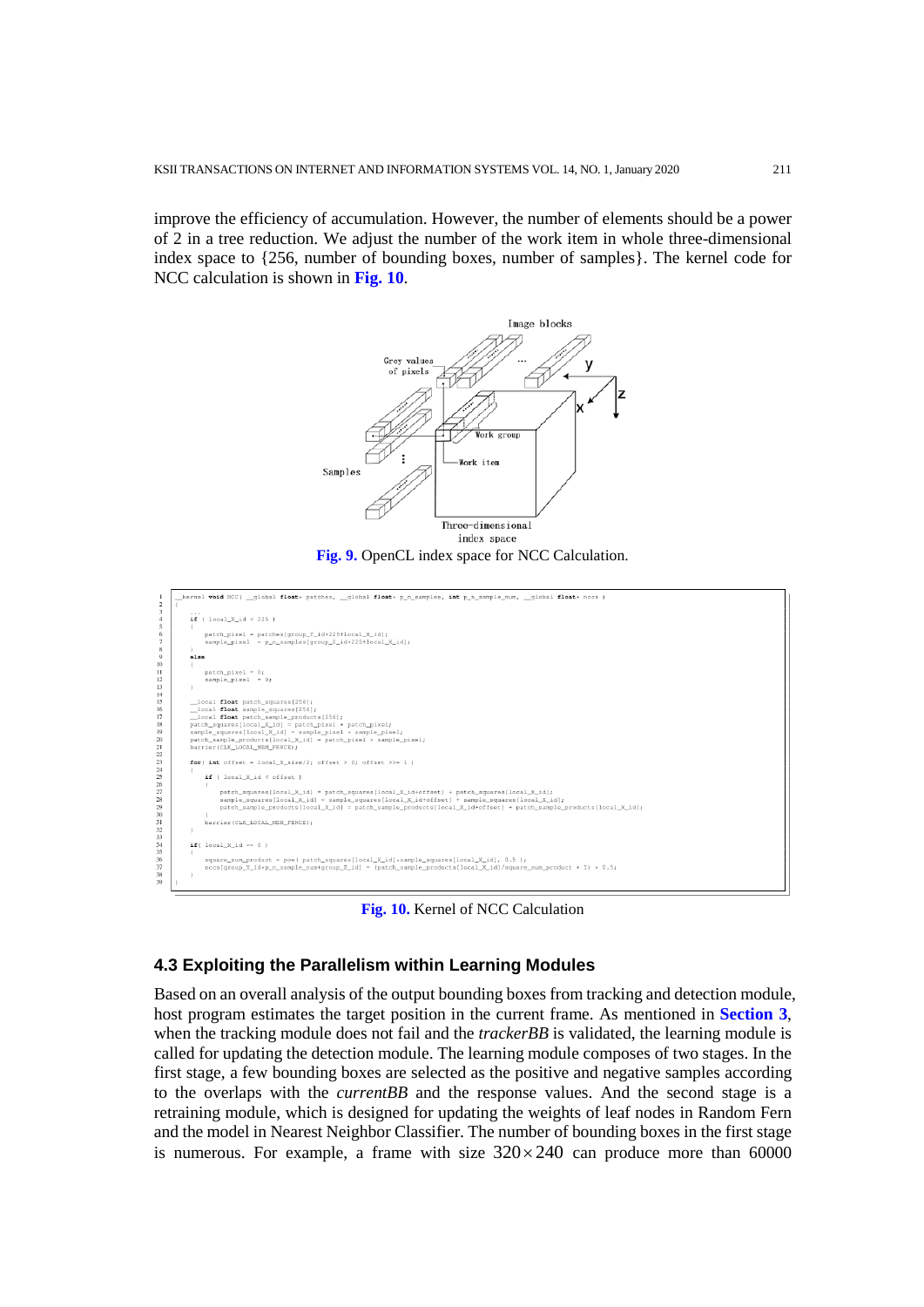bounding boxes. The overlap and the response value calculations for all bounding boxes are time-consuming and inefficiency. By contrast, the number of positive and negative samples is few. Generally, the number of positive samples is about 10 and the negative samples are less than the positive. Furthermore, the calculation of the second stage is not large and there are most branch operations in the calculation. Therefore, in this section, we exploit the parallelism in the first stage based on OpenCL and the second stage is still processed by host program.

#### **4.3.1 Extraction of Negative Samples and Calculation of Overlaps**

The negative samples are the incorrectly classified bounding boxes, which have the lower overlaps than the threshold and high response values. In order to improve the efficiency, we propose to extract the negative samples and calculate the overlaps in the same kernel. The calculation of overlaps in this section refers to IoU.

Obviously, the inputs of this kernel include a one-dimension array *grid\_reorg* which stores all bounding boxes, the response values and the current target position *currentBB*. The outputs include the negative samples set and the overlaps. Unlike the kernel of feature extraction, in this section, each work item is charge of the calculation of overlap between a bounding box and the *currentBB*. If the bounding boxes are stored in a one-dimension array organized as {...,  $BBx_i$ ,  $BBy_i$ ,  $BBw_i$ ,  $BBh_i$ ,  $scale_id_i$ , ...} in **Section 4.1.1**, the contiguous work items access the discontinuous memory when they load the same parameter of bounding boxes (for example, BBxi). Therefore, we declare another one-dimension array *grid\_reorg* to store all bounding boxes as  ${BBx_1, \ldots BBx_n, BBy_1, \ldots, BBy_n, BBw_1, \ldots BBw_n, BBh_1, \ldots BBh_n}.$  The reorganized array *grid\_reorg* substitutes for *grid* as the input of the kernel in this section. The response values are reused from the results *fern\_responses* in **Section 4.1.2**. Because the number of negative samples is uncertain and the work items in different work groups cannot synchronize in OpenCL, we adopt a tag array to record the output negative samples. The length of the tag array is equal to the number of bounding boxes. An element in the tag array is labeled as 1 when the corresponding bounding box is selected as a negative sample. Otherwise, the element is labeled as 0. To exploit the parallelism in extraction of negative samples and calculation of overlaps, each work item extracts a bounding box from *grid\_reorg* and calculates the overlap between the bounding box and the *currentBB*. If the overlap is lower than the threshold, the corresponding response value is checked to determine whether or not the bounding box belongs to a negative sample. In order to improve the occupancy of OpenCL devices, a work group includes 512 work items. The kernel code is shown in **Fig. 11**.

| kernel void GetOverlapAndNeqativeSample( _constant int* qrid_reorq, _qlobal int* currentBB, _qlobal float* fern_responses, _qlobal float* overlaps, |
|-----------------------------------------------------------------------------------------------------------------------------------------------------|
| global uchar* negative_tags )                                                                                                                       |
|                                                                                                                                                     |
| $\cdots$                                                                                                                                            |
| $int box1x = currentBB[0];$                                                                                                                         |
| $\text{int}$ boxly = currentBB[1];                                                                                                                  |
| $int$ boxlw = currentBB[2];                                                                                                                         |
| $int$ boxlh = currentBB[3];                                                                                                                         |
|                                                                                                                                                     |
| $int box2x = grid\_reorg[qlobal_id];$                                                                                                               |
| $int box2y = grid\_reorg[global_id+grid_BB_num];$                                                                                                   |
| $int box2w = grid record[global id+grid BBnum*2];$                                                                                                  |
| $int box2h = grid record[global id+grid BBnum*3];$                                                                                                  |
| $\cdots$                                                                                                                                            |
| if ( overlap $!=0.0$ ) (                                                                                                                            |
| intersec $x = min(box1x+box1w, box2x+box2w) - max(box1x, box2x)$ ;                                                                                  |
| intersec_v = min(boxly+boxlh, box2y+box2h) - max(boxly, box2y);                                                                                     |
| intersec_area = intersec_x * intersec_v;                                                                                                            |
| $area1 = box1w * box1h$                                                                                                                             |
| $area2 = box2w * box2h$                                                                                                                             |
| overlap = intersec_area / (areal+area2-intersec_area);                                                                                              |
|                                                                                                                                                     |
| overlaps[qlobal_id] = overlap;                                                                                                                      |
|                                                                                                                                                     |
| if ( $qlobal$ id < $qrid$ BB $num$ ) {                                                                                                              |
| if ( overlap < low overlap && fern responses [qlobal id]>=high response )                                                                           |
| $neqative\ tags[global_id] = 1;$                                                                                                                    |
| else<br>$neqative\ tags[global_id] = 0;$                                                                                                            |
|                                                                                                                                                     |
|                                                                                                                                                     |
|                                                                                                                                                     |

**Fig. 11.** Kernel of Overlap Calculation and Negative Samples Extraction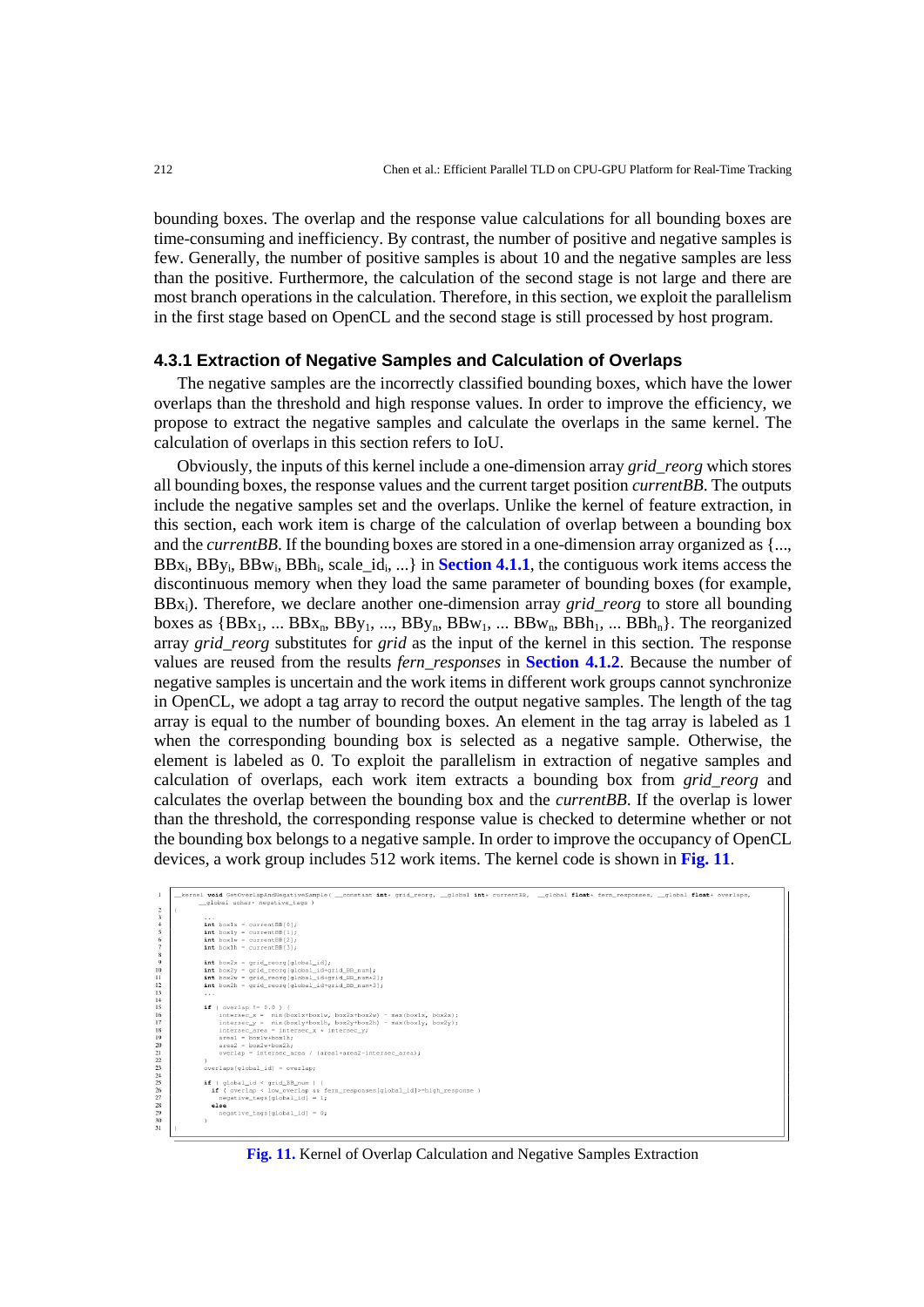## **4.3.2 Extraction of Positive Samples**

In OpenTLD, the positive samples are top 10 bounding boxes with highest overlaps. Therefore, the extraction of positive samples is a process to search the bounding boxes with highest overlaps. And the process is a typical reduction which has less computation and more branches. However, due to the large number of bounding boxes in the *grid\_reorg*, exploiting the parallelism in this process can significantly improve the utilization of memory bandwidth.

In order to search the top 10 bounding boxes with highest overlaps, the kernel would be executed for 10 times and in each time, an index of a bounding box in the *grid\_reorg* is obtained. In the kernel, the number of work items is equals to the number of bounding boxes. Each work item loads the overlap of a bounding box and compares with other work items in the same work group. A work group contains 1024 work items and the index of the bounding box with highest overlap in the work group is obtained by a tree reduction. The index is stored into the global memory. Meanwhile, all work groups send own index to the host program. The host program achieves the final index of the bounding box with highest overlap by reduction. As shown in **Fig. 12**, the input of the kernel includes the array *overlaps* storing the overlaps which are calculated by the kernel in previous part. The output includes the index of the bounding box with the highest overlap in all work groups. The selected bounding box is added into the positive sample set. In particular, in order not to get the same output after each iteration, the overlap of the selected bounding box should be set to the minimum. Therefore, in this kernel, the index of the bounding box *top\_BB\_id\_in\_group*, which is selected from previous execution, is also adopted as an input. Before the current execution of the kernel, the overlap is set to minimum according to the index. The kernel for the extraction of positive samples is shown in **Fig. 13**.





**Fig. 13.** Kernel of Positive Samples Extraction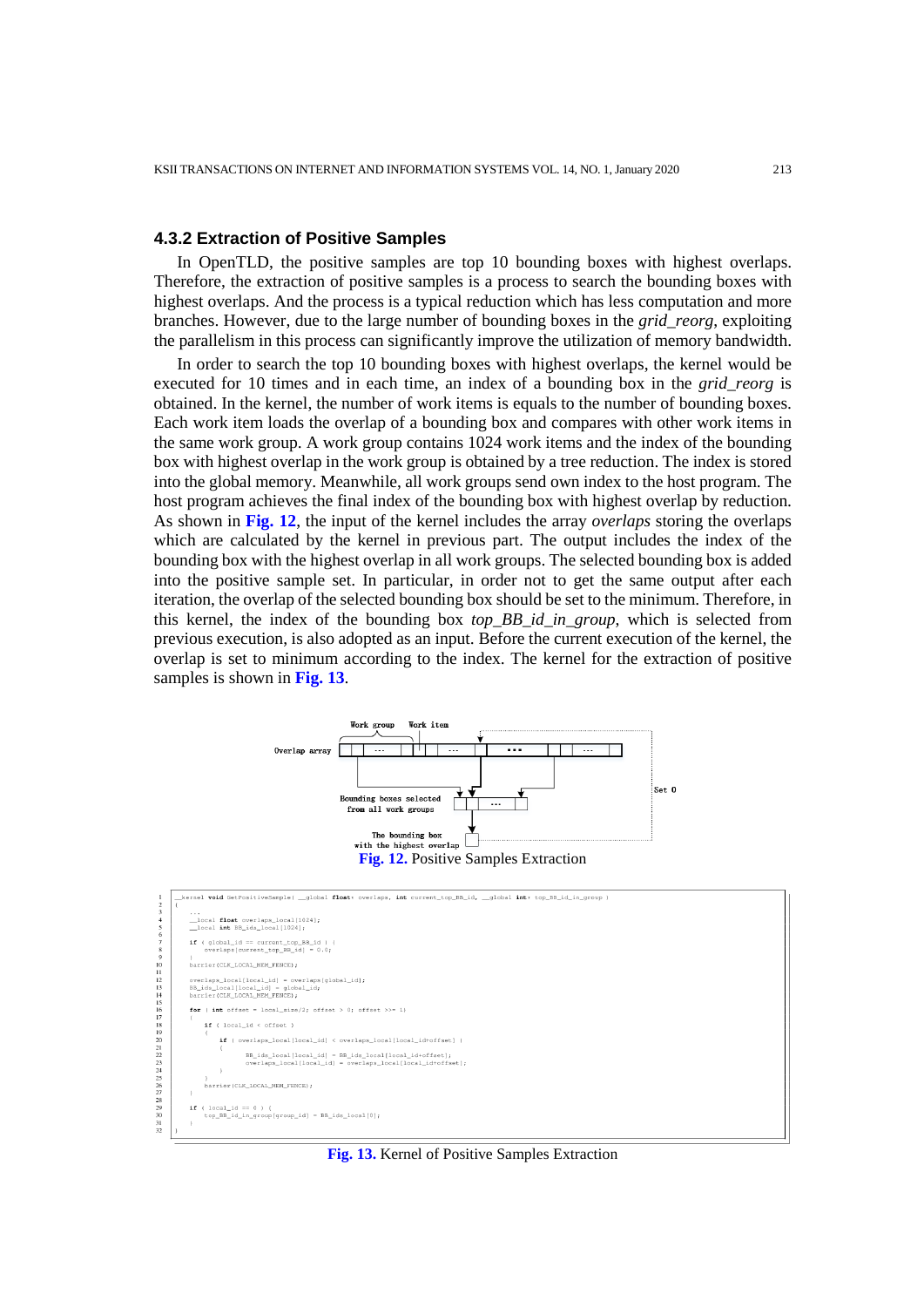The array *top\_BB\_id\_in\_group* in global memory is passed back to the host program. The host program re-executes the reduction to obtain the bounding box with the highest overlap. The index of the selected bounding box is adopted as the input of the kernel for next execution until 10 bounding boxes are picked out as the positive samples. As mentioned above, after finishing the extraction of positive and negative samples, the re-training of detection module, which is not appropriate for parallelizing on OpenCL, is processed by the host program. Thus far, we have introduced the parallel implementations of OpenTLD based on OpenCL.

# **5. Evaluation and Analysis**

In this section, we propose an exhaustive evaluation and analysis for our proposed parallel TLD tracker. We will evaluate the performance of our proposed parallel TLD from three levels. Firstly, a performance comparison is made between the original TLD and our optimized TLD at kernel level, as shown in **Section 5.2**. Secondly, besides the computational overhead, we take the data reorganization and communication overhead into consideration for evaluating. **Section 5.3** mainly shows the execution times of diverse implementations at module level. At last, we evaluate the performance of our complete parallel TLD with some baselines, including original TLD, HTLD and AATLD.

#### **5.1 Experimental Setup**

The experimental platform is based on a typical desktop platform, whose configurations are summarized in **Table 2**. The test dataset we adopted is OTB50 [3]. The baselines compared with our proposed parallel TLD include original OpenTLD, H-TLD [23] and AATLD [24]. Because this paper focuses on computing efficiency, we adopt execution time and speedup as the metric. However, our proposed parallel TLD can achieve high accuracy as the same as original OpenTLD. The tracking results on some image sequences with difficult attributes (such as occlusion, fast motion, illumination variation, deformation, out-of-view) are shown in **Fig. 14**.



**Fig. 14.** Screenshots of TLD tracking results. From top to bottom, the image sequences are *Car, Jumping, David and Panda.*

| $\frac{1}{2}$ and $\frac{2}{3}$ , i rationing preceditions |                |                                                    |  |  |  |
|------------------------------------------------------------|----------------|----------------------------------------------------|--|--|--|
|                                                            | <b>CPU</b>     | Intel $i7-5500U(2 \text{ cores} @ 2.4 \text{GHz})$ |  |  |  |
| Hardware                                                   | <b>GPU</b>     | NVIDIA GTX 960M                                    |  |  |  |
|                                                            | Memory         | 16GB DDR3 1600MHz                                  |  |  |  |
|                                                            | OS             | Ubuntu 16.04                                       |  |  |  |
|                                                            | Compiler       | $\frac{gc}{g++4.8}$                                |  |  |  |
| Software                                                   | OpenCL for CPU | OpenCL 2.0, Intel OpenCL 1.2 Driver                |  |  |  |
|                                                            | OpenCL for GPU | OpenCL 1.2, CUDA 8.0                               |  |  |  |
|                                                            | OpenCV         | OpenCV $2.4.13$                                    |  |  |  |

#### **Table 2.** Platform Specifications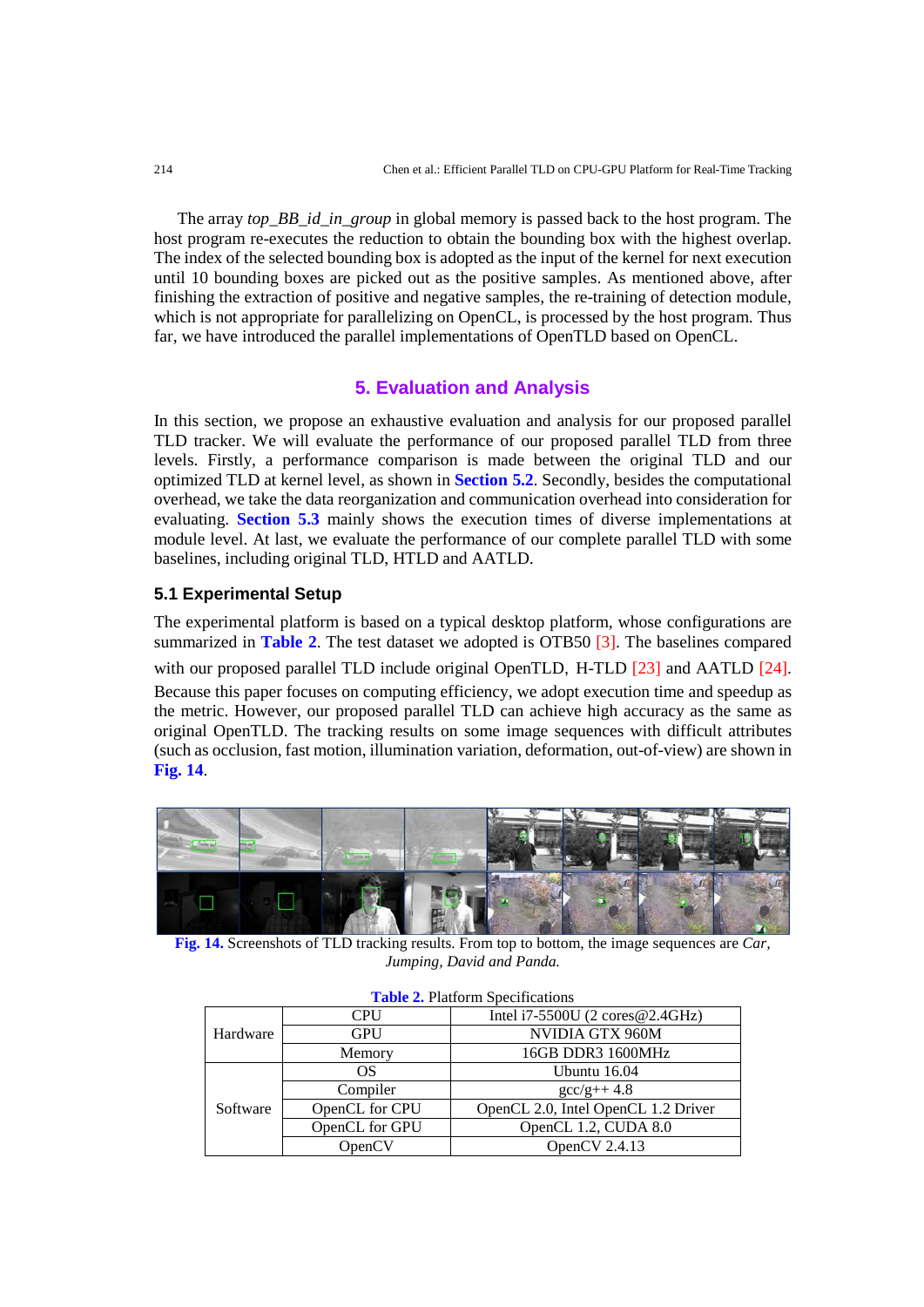# **5.2 Kernel Performance Analysis**

We first evaluate the kernel performance separately in this part. The kernels optimized on OpenCL include Fern Feature Extraction, Fern Classification, NCC Calculation, Overlap and Negative Samples Calculation and Positive Samples Calculation.

Due to the portability of OpenCL, the aforementioned kernels can be executed on any devices and the host program can specify the device for each kernel. We respectively record the execution time of each kernel on CPU and GPU. In order to achieve the high accuracy of the statistics, we adopt the event in OpenCL to record the time overhead. In particular, the time overhead only contains the time of kernel execution, not including data transferring and kernel startup, which are considered in next part. Each image sequence in test dataset has numerous frames of images. The kernel execution time is defined as the sum of the overhead in each frame. Similarly, in this section, we extract the program segments of the same function in original OpenTLD as the baseline. The experiments are repeated for three times and the averages of the statistics for all kernels and program segments are taken for comparison.

The experiment results on different image sequences has the same trend and properties. Due to space limitations, we mainly show the results on the image sequence *Car* in OTB50. The execution times of all kernels on diverse devices are shown in **Table 3**. GPU\_OCL and CPU\_OCL respectively represent the execution times of the kernels we implemented and optimized on GPU and CPU. *ORG* represents the overhead of the program segment in original OpenTLD. Corresponding to the **Table 3**, the speedups based on *ORG* are shown in **Table 4**. As can be seen from the results, the performances of our proposed parallel implementations on CPU and GPU are significantly higher than that of original OpenTLD. Compared to other kernels, Fern Feature Extraction and Overlap and Negative Samples Calculation have the lower performance improvements. During overlap and negative samples calculation, most bounding boxes have no overlap with *currentBB* and cannot perform efficient overlap calculation. Therefore, the kernel of Overlap and Negative Samples Calculation has lower parallelism. Fern Feature Extraction is not compute-intensive and has complex, irregular memory accesses. Our proposed parallel implementation of this kernel cannot make the best use of computing resources and memory bandwidth.

|         | FFE <sup>1</sup> | FC <sup>2</sup> | $NCC^3$ | ONSC <sup>4</sup> | $PSC^5$  |
|---------|------------------|-----------------|---------|-------------------|----------|
| GPU OCL | 502.16           | 25.08           | 78.38   | 15.53             | 173.01   |
| CPU OCL | 3735.66          | 281.53          | 400.39  | 96.86             | 990.07   |
| ORG     | 24925.70         | 6664.20         | 7660.12 | 569.38            | 17189.30 |

**Table 3.** Execution time of all kernels on diverse devices (ms) (Lower is better. Red fonts indicate the best performance)

1 Fern Feature Extraction

2 Fern Classification

3 NCC Calculation

4 Overlap and Negative Samples Calculation

5 Positive Samples Calculation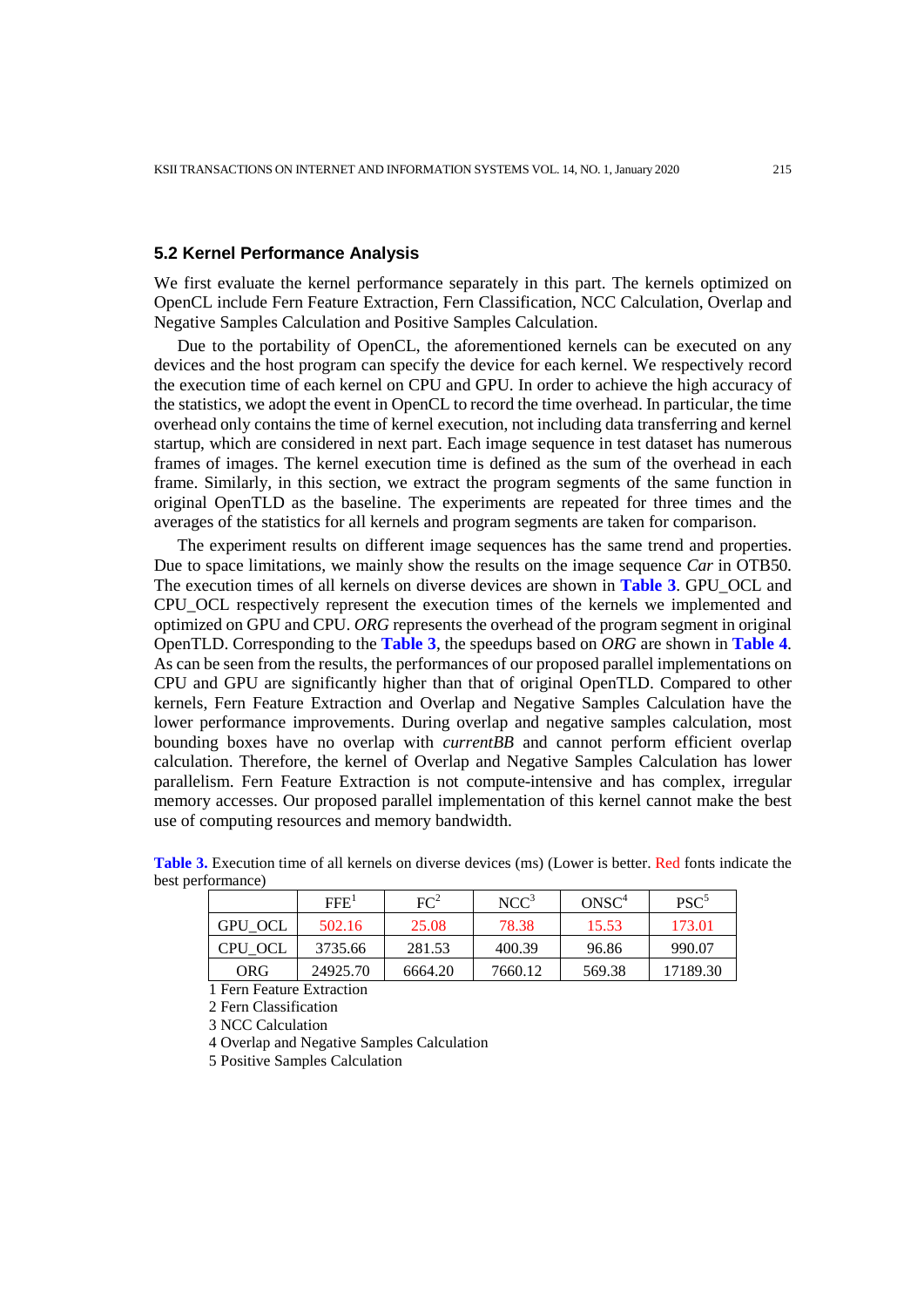**Table 4.** Speedup of all kernels on diverse devices. The original TLD is adopted as baseline to calculate the speedup. The values in () represent the GPU speedups compared to corresponding performance of CPU OCL. (Higher is better. Red fonts indicate the best performance)

|         | <b>FFE</b> | FC      | NCC    | ONSC   | <b>PSC</b> |
|---------|------------|---------|--------|--------|------------|
| GPU OCL | 49.64      | 265.74  | 97.73  | 36.65  | 99.35      |
|         | (7.44)     | (11.23) | (5.11) | (6.24) | (5.72)     |
| CPU_OCL | 6.67       | 23.67   | 19.13  | 5.88   | 17.36      |
| ORG     | .00.       | l.00    | 1.00   | 00.1   | 1.00       |

Furthermore, the kernels have higher performance on GPU than that on CPU. The kernel NCC has the lowest speedup on GPU compared to CPU. The main calculation in NCC is tree reduction, which is not appropriate for GPU. With the iteration of loops during reduction, the stream processors participating into the calculation are fewer. Until the last loop, only one work item is charge of accumulation. By contrast, the kernel Fern Classification has the highest speedup on GPU compared to CPU. Due to that each bounding box has 10 fern feature vectors to classify and the number of bounding boxes is large, the kernel Fern Classification need numerous work items, which is appropriate for parallel execution on GPU.

## **5.3 Module Performance Analysis**

The parallel optimization based on OpenCL can significantly improve the performance, but lead to extra overhead. The main overhead results from data reorganization and transferring. For example, Before the execution of NCC, the image blocks, the positive and negative samples are reorganized into two one-dimensional arrays and transferred to the computing devices. Beyond this, the extra overhead includes maintenance of the command query and kernel startup.

In order to further evaluate the performance of our proposed kernels based on OpenCL, we consider the extra overhead into the execution times and compare with the original OpenTLD. Here we propose the comparison according to the three modules of the TLD structure:

- Random Fern: includes Fern Feature Extraction, Fern Classification, data preprocessing and transferring in front and behind of the two kernels.
- Nearest Neighbor Classifier: includes NCC Calculation, confidence calculation and data reorganization and transferring.
- Learning Module: includes Overlap Calculation and Negative Samples Calculation, Positive Samples Calculation and data transferring between the two kernels.

**Table 5.** Execution time comparison for three modules of TLD (ms) (Lower is better. Red fonts indicate the best performance. Blue fonts indicate the second-best ones.)

|         | Learning Module | Nearest Neighbor<br>Classifier | Random Fern |
|---------|-----------------|--------------------------------|-------------|
| GPU OCL | 1787.53         | 3184.21                        | 6741.54     |
| CPU OCL | 1653.49         | 670.25                         | 8242.86     |
| ORG     | 17760.6         | 7861.42                        | 37580.6     |

The reason for dividing three modules is that the overheads between kernels are easy to classify into any part. Likewise, we adopt the corresponding program segments in original

 $\bullet$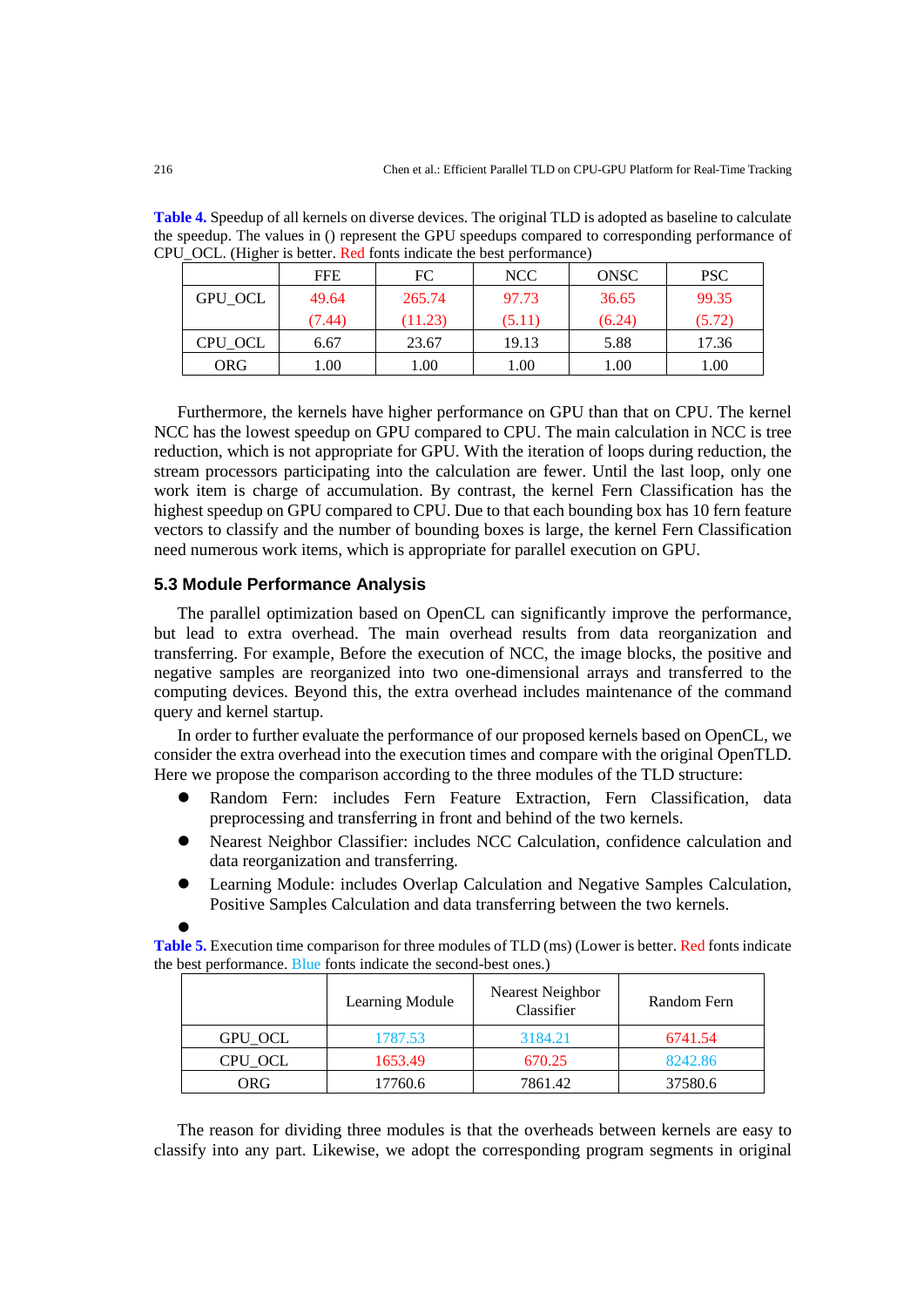OpenTLD as the baseline. The evaluation results are shown in **Table 5**. As seen from the evaluations, our proposed optimizations can still improve the performance of TLD even if the extra overheads are considered. Meanwhile, the speedups in **Table 2** slightly decrease compared with that in **Table 4**. It indicates that the performance benefits dominate the overheads for OpenCL parallelizing. For Random Fern, the kernel on GPU outperforms than that on CPU. By contrast, for Nearest Neighbor Classifier, the kernel on CPU has better performance. On one hand, the kernel of NCC Calculation has the lowest speedup on GPU compared to CPU. On the other hand, when the kernel NCC Calculation is executed on GPU, numerous image blocks, positive and negative samples are transferred to the GPU and the NCC results are transferred back to the host program. The execution on CPU does not contains these extra transferring. For the same reason, the performance of Learning Module on CPU is better than that on GPU.

## **5.4 Evaluation for Complete Parallel TLD Tracker**

In this section, we evaluate the performance of the complete parallel TLD tracker. For the complete parallel TLD tracker, we further introduce the overlapped execution of Fern Classification and LK optical flow mentioned in **Section 4.1.3**. Based on the evaluation of previous part, we have concluded the most appropriate devices for each part of TLD. Except the original TLD, we adopt the AATLD and H-TLD as baselines for comparison on our experimental platform. Therefore, we evaluate the diverse implementations of TLD on different devices. The diverse implementations are as follows:

- Original TLD. Original OpenTLD on CPU.
- CPU Implementation. All kernels we optimized in this paper are executed on CPU.
- GPU Implementation. All kernels we optimized in this paper are executed on GPU.
- CPU/GPU Implementation. The two kernels in Random Fern are executed on GPU. The three kernels of Nearest Neighbor Classification and Learning Module are executed on CPU.
- AATLD. A heterogeneous CPU-GPU TLD solution using OpenMP, MPI and CUDA
- H-TLD. A heterogeneous CPU-GPU TLD solution using OpenMP and CUDA.

Trackers Original riginal CPU Imp. GPU Imp. CPU/GPU<br>TLD [ CPU Imp. CPU/GPU | AATLD | H-TLD Execution Time 69953.2 18581.5 19842.2 17841.7 32193.9 25530.4 FPS | 13.49 | 50.79 | 47.57 | 52.90 | | 29.32 | 36.97

**Table 6.** Execution time (ms) and FPS (frame per second) comparison for diveres implementations of complete TLD tracker (Lower is better. Red fonts indicate the best performance. Blue fonts indicate the second-best ones.)

The evaluation results for different implementations of TLD are shown in **Table 6**. As seen from the evaluation, CPU implementation outperforms than GPU implementation. Corresponding to the conclusions of previous section, the benefits of Nearest Neighbor Classification and Learning Module on CPU dominates that of Random Fern on GPU. For CPU/GPU implementation, each kernel is executed on the most appropriate device and achieves the best performance. Compared with original OpenTLD, AATLD and H-TLD, the CPU/GPU implementation outperforms and has achieved the speedup 3.92 than original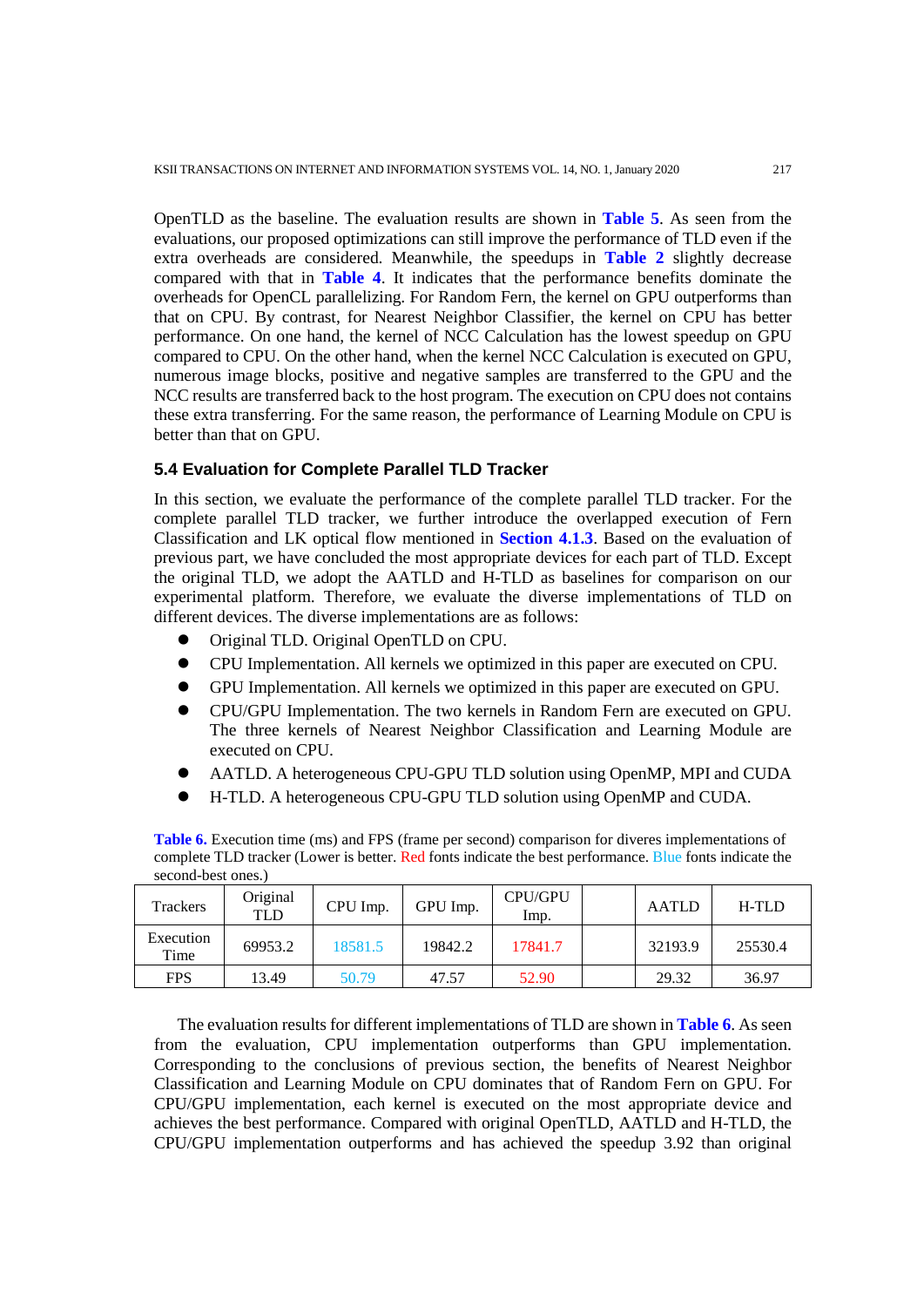OpenTLD. Moreover, our proposed three parallel TLD implementations can meet the real-time requirement and the CPU/GPU implementation runs at 52.9 frames per second.

# **6. Conclusion**

TLD, which is a long-term tracking framework, has practicability and wide application prospects on heterogeneous platforms. In order to improve the computing efficiency, in this paper, we propose an efficient parallel TLD tracker based on OpenCL. We focus on parallel designs and optimizations for computing-intensive modules in TLD, including Fern Feature Extraction, Fern Classification, NCC Calculation, Overlaps Calculation, Positive and Negative Samples Extraction. Moreover, we introduce the overlapped execution between tracking module and detection module. A comprehensive evaluation demonstrates that the parallel kernels we proposed can improve the computing efficiency than original TLD. Even if considering the overhead introduced by OpenCL optimizations, our complete parallel TLD tracker has achieved a 3.92 speedup than original TLD on heterogeneous platform and meets the real-time requirement.

## **References**

- [1] D. Lee, J. Sim and C. Kim, "Visual tracking using pertinent patch selection and masking," in *Proc. of the IEEE Conf. on Computer Vision and Pattern Recognition (CVPR)*, pp. 3486-3493, June 23-28, 2014. [Article \(CrossRef Link\).](http://dx.doi.org/doi:10.1109/cvpr.2014.446)
- [2] A. Yilmaz, O. Javed and M. Shah, "Object tracking: A survey," *ACM computing surveys (CSUR)*, vol. 38, no. 4, pp. 13, 2006. [Article\(CrossRefLink\).](http://dx.doi.org/doi:10.1145/1177352.1177355)
- [3] Y. Wu, J. Lim and M. Yang, "Online object tracking: A Benchmark," in *Proc. of the IEEE Conf. on Computer Vision and Pattern Recognition (CVPR)*, pp. 2411-2418, June 23-28, 2013. [Article \(CrossRef Link\).](http://dx.doi.org/doi:10.1109/cvpr.2013.312)
- [4] H. Nam and B. Han, "Learning multi-domain convolutional neural networks for visual tracking," in *Proc. of the IEEE Conf. on Computer Vision and Pattern Recognition (CVPR)*, pp. 4293-4302, June 27-30, 2016. [Article \(CrossRef Link\).](http://dx.doi.org/doi:10.1109/cvpr.2016.465)
- [5] L. Bertinetto, J. Valmadre, J. Henriques, A. Vedaldi and P. Torr, "Fully-convolutional Siamese Networks for Object Tracking," in *Proc. of Workshop of the European Conf. on Computer Vision (ECCV)*, pp. 850-865, October 15-16, 2016. [Article \(CrossRef Link\).](http://dx.doi.org/doi:10.1007/978-3-319-48881-3_56)
- [6] M. Danelljan, A. Robinsson, F. Khan and M. Felsberg, "Beyond correlation filters: Learning continuous convolution operators for visual tracking," in *Proc. of the European Conf. on Computer Vision (ECCV)*, pp. 472-488, October 11-14, 2016. [Article \(CrossRef Link\).](http://dx.doi.org/doi:10.1007/978-3-319-46454-1_29)
- [7] C. Sun, H. Lu and M. Yang, "Learning Spatial-Aware Regressions for Visual Tracking," in *Proc. of the IEEE Conf. on Computer Vision and Pattern Recognition (CVPR),* pp. 8962-8970, June 18-22, 2018. [Article \(CrossRef Link\).](http://dx.doi.org/doi:10.1109/cvpr.2018.00934)
- [8] M. Danelljan, G. Bhat, F. Khan and M. Felsberg, "Eco: Efficient convolution operators for tracking," in *Proc. of IEEE Conf. on Computer Vision and Pattern Recognition (CVPR)*, pp. 6931–6939, July 21-26, 2017. [Article \(CrossRef Link\).](http://dx.doi.org/doi:10.1109/CVPR.2017.733)
- [9] T. Xu, Z. Feng, X. Wu and Kittler J, "Learning Adaptive Discriminative Correlation Filters via Temporal Consistency preserving Spatial Feature Selection for Robust Visual Tracking," in *arXiv:1807.11348*, 2018.
- [10] Snapdragon 835 mobile platform, 2017. <https://www.qualcomm.com/products/snapdragon/processors/835>
- [11] J. E. Stone, M. J. Hallock, J. C. Phillips, J. R. Peterson, Z. Luthey-Schulten and K. Schulten, "Evaluation of emerging energy-efficient heterogeneous computing platforms for biomolecular and cellular simulation workloads," in *Proc. of Parallel and Distributed Processing Symposium Workshops*, pp. 89-100, May 23-27, 2016. [Article \(CrossRef Link\).](http://dx.doi.org/doi:10.1109/IPDPSW.2016.130)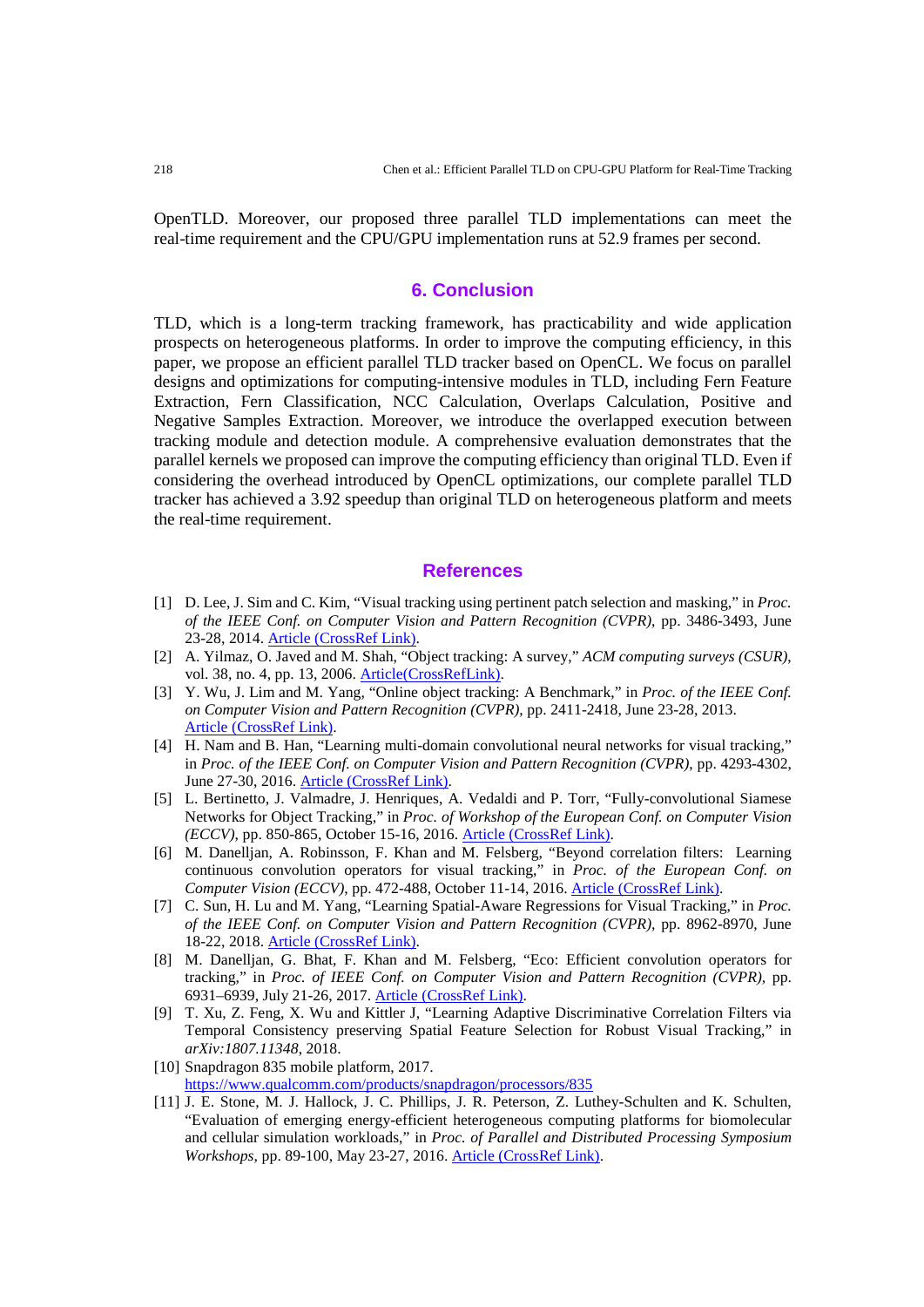KSII TRANSACTIONS ON INTERNET AND INFORMATION SYSTEMS VOL. 14, NO. 1, January 2020 219

- [12] TOP500, "Top500 lists: November 2010," 2010. <https://www.top500.org/lists/2010/11/highlights>
- [13] Open Multi-Processing, 2015. [http://www.openmp.org](http://www.openmp.org/)
- [14] NVIDIA Corporation, "CUDA C Programming Guide," 2012. [http://developer.download.nvidia.com/compute/DevZone/docs/html/C/doc/CUDA\\_C\\_Programm](http://developer.download.nvidia.com/compute/DevZone/docs/html/C/doc/CUDA_C_Programming_Guide.pdf) [ing\\_Guide.pdf](http://developer.download.nvidia.com/compute/DevZone/docs/html/C/doc/CUDA_C_Programming_Guide.pdf)
- [15] A. Munshi, "The OpenCL Specification," 2011[. http://www.khronos.org/opencl](http://www.khronos.org/opencl)
- [16] Z. Kalal, K. Mikolajczyk and J. Matas, "Tracking-learning-detection," *IEEE transactions on pattern analysis and machine intelligence (PAMI)*, vol. 34, no. 7, pp. 1409-1422, 2012. [Article \(CrossRef Link\).](http://dx.doi.org/doi:10.1109/TPAMI.2011.239)
- [17] C. Ma, X. Yang, C. Zhang and M. Yang, "Long-term correlation tracking," in *Proc. of IEEE Conf. on Computer Vision and Pattern Recognition (CVPR)*, pp. 5388-5396, June 7-12, 2015. [Article \(CrossRef Link\).](http://dx.doi.org/doi:10.1109/CVPR.2015.7299177)
- [18] Z. Zhu, Q. Wang, B. Li, W. Wu, J. Yan and W. Hu, "Distractor-aware siamese networks for visual object tracking," in *Proc. of the European Conf. on Computer Vision (ECCV)*, pp. 103-119, September 8-14, 2018. [Article \(CrossRef Link\).](http://dx.doi.org/doi:10.1007/978-3-030-01240-3_7)
- [19] H. Fan and H. Ling, "Parallel tracking and verifying: A framework for real-time and high accuracy visual tracking," in *Proc. of IEEE International Conf. on Computer Vision (ICCV)*, pp. 5487-5495, October 22-29, 2017. [Article \(CrossRef Link\).](http://dx.doi.org/doi:10.1109/iccv.2017.585)
- [20] Z. Kalal, "OpenTLD," 2011.<https://github.com/zk00006/OpenTLD>
- [21] D. Concha, R. Cabido, J. J. Pantrigo and A. Montemayor, "Performance evaluation of a 3D multi-view-based particle filter for visual object tracking using GPUs and multicore CPUs," *Journal of Real-Time Image Processing*, vol. 15, no. 2, pp. 309-327, 2018. [Article \(CrossRef Link\).](http://dx.doi.org/doi:10.1007/s11554-014-0483-1)
- [22] J. A. Brown and D. W. Capson, "A framework for 3D model-based visual tracking using a GPU-accelerated particle filter," *IEEE transactions on visualization and computer graphics*, vol. 18, no. 1, pp. 68-80, 2012. [Article \(CrossRef Link\).](http://dx.doi.org/doi:10.1109/TVCG.2011.34)
- [23] I. Gurcan and A. Temizel, "Heterogeneous CPU-GPU tracking-learning-detection (H-TLD) for real-time object tracking," *Journal of Real-Time Image Processing*, vol. 16, no. 2, pp. 339-353, 2019. [Article \(CrossRef Link\).](http://dx.doi.org/doi:10.1007/s11554-015-0538-y)
- [24] P. Guo, X. Li, S. Ding, Z. Tian and X. Zhang, "Adaptive and accelerated tracking-learning-detection," in *Proc. of International Symposium on Photoelectronic Detection and Imaging*, June 25-27, 2013. [Article \(CrossRef Link\).](http://dx.doi.org/doi:10.1117/12.2034977)
- [25] J. P. Lewis, "Fast normalized cross-correlation," *Circuits Systems and Signal Processing*, vol. 28, no. 6, pp. 819-843, 2009. [Article \(CrossRef Link\).](http://dx.doi.org/doi:10.1007/s00034-009-9130-7)